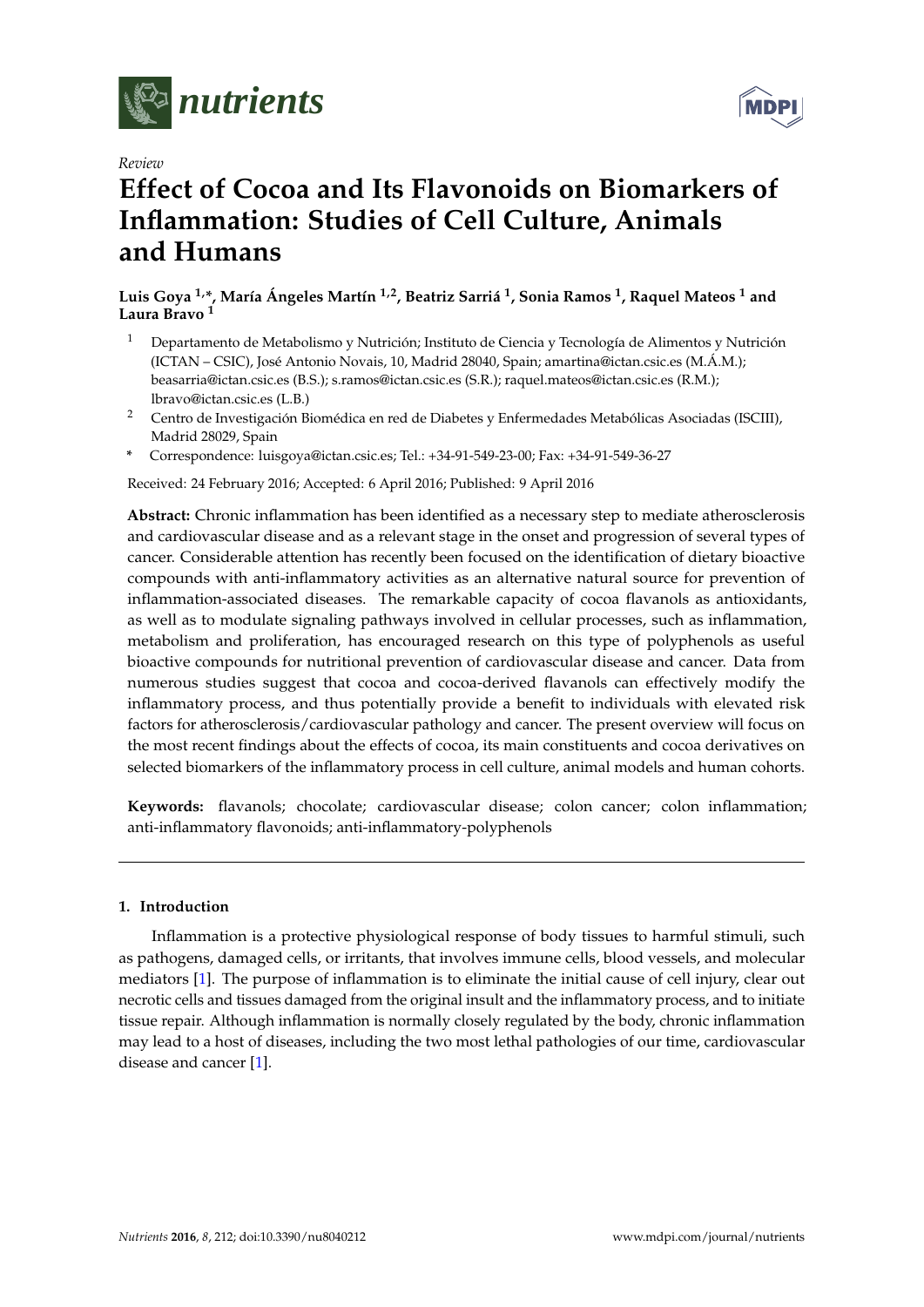## *1.1. Inflammation and Cardiovascular Dysfunction*

Chronic inflammation has been identified as a necessary step to mediate atherosclerosis and cardiovascular disease [\[2,](#page-16-0)[3\]](#page-16-1). Multiple risk factors for atherosclerosis and cardiovascular disease act in a coordinated or synergistic way through one or more inflammatory pathways. Risk factors appear to act on three cell types that coordinate their action to influence cardiovascular dynamics, function, and structure. These cell types include: (i) endothelial cells that line the vascular lumen and control the transcellular flow of nutrients, hormones and immune cells, and regulate vascular tone and blood flow; (ii) smooth muscle cells that maintain vascular tone and structure; and (iii) immune cells, including monocytes/macrophages and T lymphocytes, which defend the endothelium and smooth muscle cells from chemical and biological insults [\[3\]](#page-16-1). The disruption or over-expression of the coordinated activities of these cells can lead to chronic inflammation and cardiovascular disease. Risk factors for cardiovascular disease with a pro-inflammatory component include LDL cholesterol, smoking, elevated blood sugar, hypertension, diabetes, infections, oxidant damage, interleukin-6 (IL-6) and C-reactive protein (CRP). In addition, these inflammatory risk markers can react synergistically to increase relative risk [\[3\]](#page-16-1). Thus, inflammatory mediators play a key role in the pathology of atherosclerosis, starting from the initial phases of leukocyte recruitment, and finishing with the eventual rupture of the atherosclerotic plaque [\[4\]](#page-16-2). Indeed, inflammation itself is recognized as a cardiovascular risk factor [\[2](#page-16-0)[,5\]](#page-16-3), and atherosclerosis and cardiovascular pathologies are readily recognized and treated as inflammatory diseases [\[6\]](#page-16-4). Consequently, suppression of inflammation by chemo-preventive compounds seems to be an attractive strategy to regulate the development and progression of cardiovascular disease.

#### *1.2. Inflammation and Cancer*

Chronic inflammation has also been recognized as a relevant step in the onset and progression of several types of cancer. During cancer progression, chronic inflammation is causally linked to carcinogenesis and acts as a driving force in the premalignant and malignant transformation of cells [\[7\]](#page-16-5). The milestone for the process of chronic inflammation is an increase in the activity of the pro-inflammatory enzymes cyclo-oxygenase-2 (COX-2) and inducible nitric oxide (NO) synthase (iNOS) which creates a microenvironment contributing to the development of preneoplastic lesions [\[8\]](#page-16-6). More significantly, inhibition of these two enzymes has shown protective effects against tumor development in different animal models, suggesting that they are crucial targets for tumorigenesis [\[8\]](#page-16-6). It has been suggested that an inflammatory microenvironment can increase mutation rates, in addition to enhancing the proliferation of mutated cells [\[7\]](#page-16-5). Activated inflammatory cells are sources of reactive oxygen species (ROS) that are capable of inducing DNA damage and genomic instability. Alternatively, inflammatory cells may use cytokines such as tumour necrosis factor alpha ( $TNF-\alpha$ ) to stimulate ROS accumulation in neighboring epithelial cells [\[7](#page-16-5)[,8\]](#page-16-6). Furthermore, Grivennikov and colleagues [\[9\]](#page-16-7) demonstrated that the redox-sensitive eukaryotic transcription factor nuclear factor kappa B (NF-κB), that regulates the expression of iNOS and COX-2, is constitutively activated in neoplastic cells and may constitute a dangerous association in the development of cancer. The inflammatory microenvironment is completed by pro-inflammatory cytokines produced by immune cells. Among these cytokines, the pro-tumorigenic function of TNF- $\alpha$  and IL-6 is well established. The role of TNF- $\alpha$  and IL-6 as master regulators of tumor-associated inflammation and tumorigenesis makes them attractive targets for adjuvant treatment in cancer [\[10\]](#page-16-8). Therefore, the use of chemo-preventive compounds that suppress inflammation seems to be a useful strategy to control the development and progression of several cancers.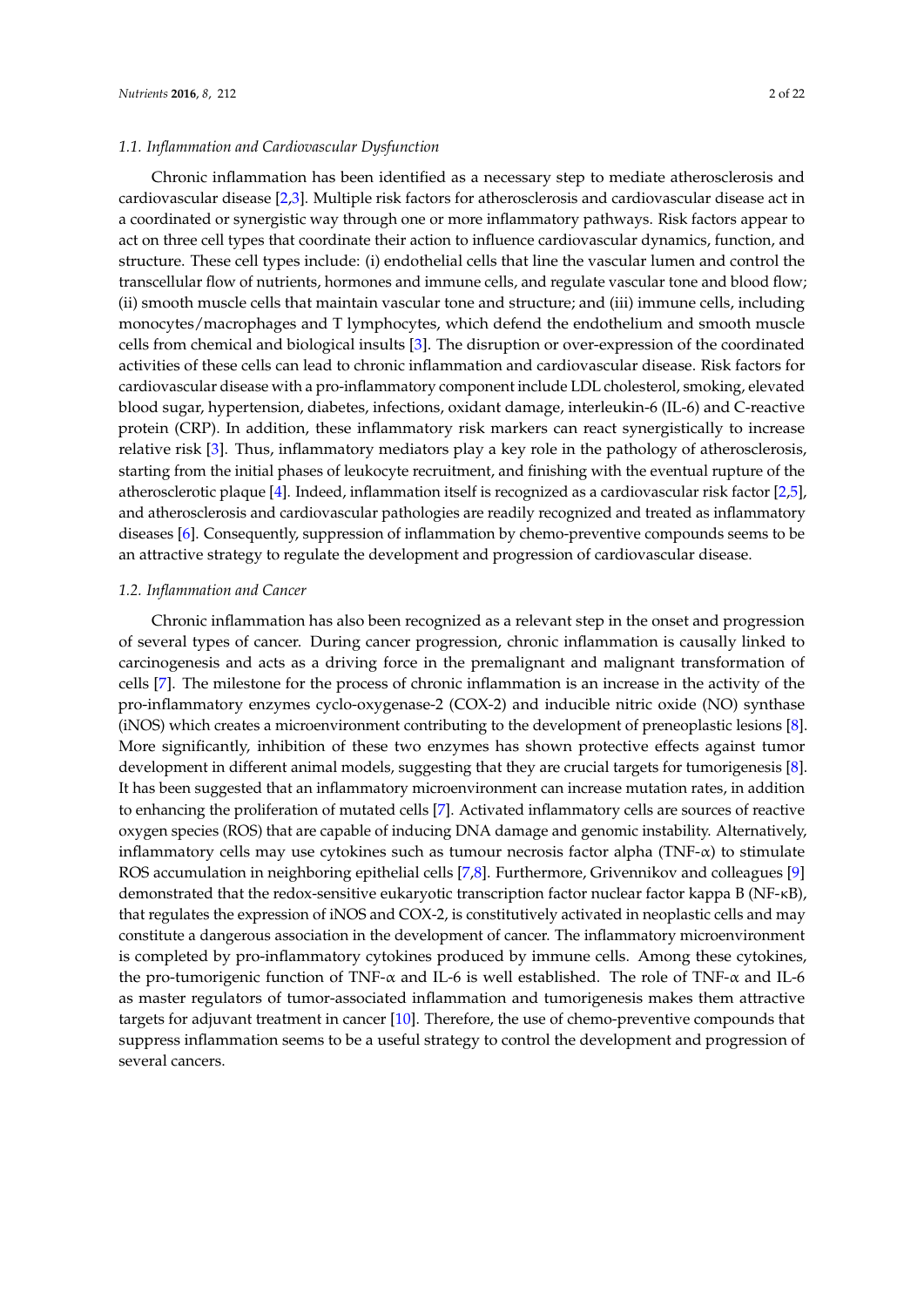#### *1.3. Cocoa Flavonoids as Anti-Inflammatory Compounds*

Considerable attention has recently been focused on the identification of dietary compounds with anti-inflammatory bioactivity as an alternative natural source for prevention of inflammation-associated diseases [\[11\]](#page-16-9). During the last decade, a growing number of studies have demonstrated that flavanols, a sub-family of the flavonoid family of polyphenols, show the capacity to modulate inflammation, as well as other major metabolic and immunological pathways [\[12\]](#page-16-10). The molecular mechanisms underlying their chemo-preventive effects have been associated with their antioxidant capacity, as well as the modulation of signalling cascades and expression of genes involved in the regulation of cell proliferation and apoptosis and the suppression of chronic inflammation [\[13\]](#page-16-11). Indeed, the capacity of flavanols to modulate signalling pathways involved in cellular processes such as inflammation, metabolism, proliferation and apoptosis has encouraged research on this type of polyphenols as useful bioactive compounds for nutritional prevention of cardiovascular disease and cancer.

Flavanols or catechins are present in many fruits and vegetables, but mainly in tea, wine and cocoa [\[14–](#page-16-12)[16\]](#page-16-13). Cocoa is a rich source of antioxidants; in a study that measured the total concentration of redox compounds in 1113 different foods, out of the 50 foods with the highest antioxidant capacity, five were cocoa based [\[17\]](#page-16-14). Indeed, cocoa has the highest flavanol content of all foodstuffs on a weight basis and is a significant contributor to the total dietary intake of flavonoids [\[14–](#page-16-12)[16\]](#page-16-13). Cocoa contains cocoa [14–16]. Cocoa is a field source of antioxidants, in a study that measured the total concerntration<br>of redox compounds in 1113 different foods, out of the 50 foods with the highest antioxidant capacity<br>five were coco (PB2) and B1, although other polyphenols such as quercetin, isoquercitrin (quercetin 3-*O*-glucoside), quercetin 3-*O*-arabinose, hyperoside (quercetin 3-*O*-galactoside), naringenin, luteolin and apigenin have also been found in minor quantities [\[18\]](#page-16-15). Cocoa powder is also a rich source of fiber (26%–40%), proteins (15%–20%), carbohydrates (about 15%) and lipids (10%–24%) and it contains minerals and vitamins [\[19\]](#page-16-16). Cocoa and derivatives, especially chocolate, are widely consumed worldwide, due to the highly attractive organoleptic characteristics. Indeed, cocoa products constitute a larger proportion of the diet of many individuals, than green tea, wine, or soy beans [\[20](#page-16-17)[,21\]](#page-16-18). The mean intake of catechins and procyanidins estimated for USA is higher than the estimated intake of other flavonoids [\[22\]](#page-16-19). Chocolate consumption contributed 2–5 mg of daily catechin intake out of an estimated total of 50 mg per day in a report from the Netherlands [\[20\]](#page-16-17). Finally, it has been estimated that cocoa products account for 10% of the total antioxidant capacity of Spanish dietary intake [\[21\]](#page-16-18).

#### *1.4. Bioavailability and Distribution of Cocoa Flavanols*

Health effects derived from cocoa flavonoids depend on their bioavailability (absorption, distribution, metabolism, and elimination), which is also influenced by their chemical structure [\[23\]](#page-16-20). In this regard, different studies have shown the absorption of catechin, EC and dimeric procyanidins, after the intake of different cocoa-derived products by animals and humans [\[24,](#page-16-21)[25\]](#page-16-22). In particular, monomeric flavonoids are absorbed in the small intestine and together with their metabolites (*i.e.*, methylated, sulfated, and glucuronidated compounds), which may retain bioactivity, are rapidly detected in the plasma at concentrations in the range of nM to  $\mu$ M [\[26](#page-17-0)[–28\]](#page-17-1) and urine [\[29\]](#page-17-2). Absorbed flavanols are extensively distributed and can be found in lymphoid organs such as the thymus, spleen and mesenteric lymphoid nodes, as well as in the liver and testes at different concentrations [\[30\]](#page-17-3). In contrast, procyanidins (dimers and trimers) and large proanthocyanidins appear to be 10–100-fold less absorbed [\[23,](#page-16-20)[31\]](#page-17-4). Therefore, their beneficial effects would be mainly circumscribed to the gastrointestinal tract where they may have an important local function [\[19,](#page-16-16)[32\]](#page-17-5). Furthermore, oligomers and polymers of flavanols that are not absorbed through the gut barrier are metabolized by the intestinal microbiota into various phenolic acids of low molecular weight, which are more bioavailable, and might be well absorbed through the colonic mucosa [\[25,](#page-16-22)[30\]](#page-17-3). Interestingly, recent findings have revealed that some of these microbial metabolites derived from cocoa consumption also hold biological properties [\[33](#page-17-6)[,34\]](#page-17-7).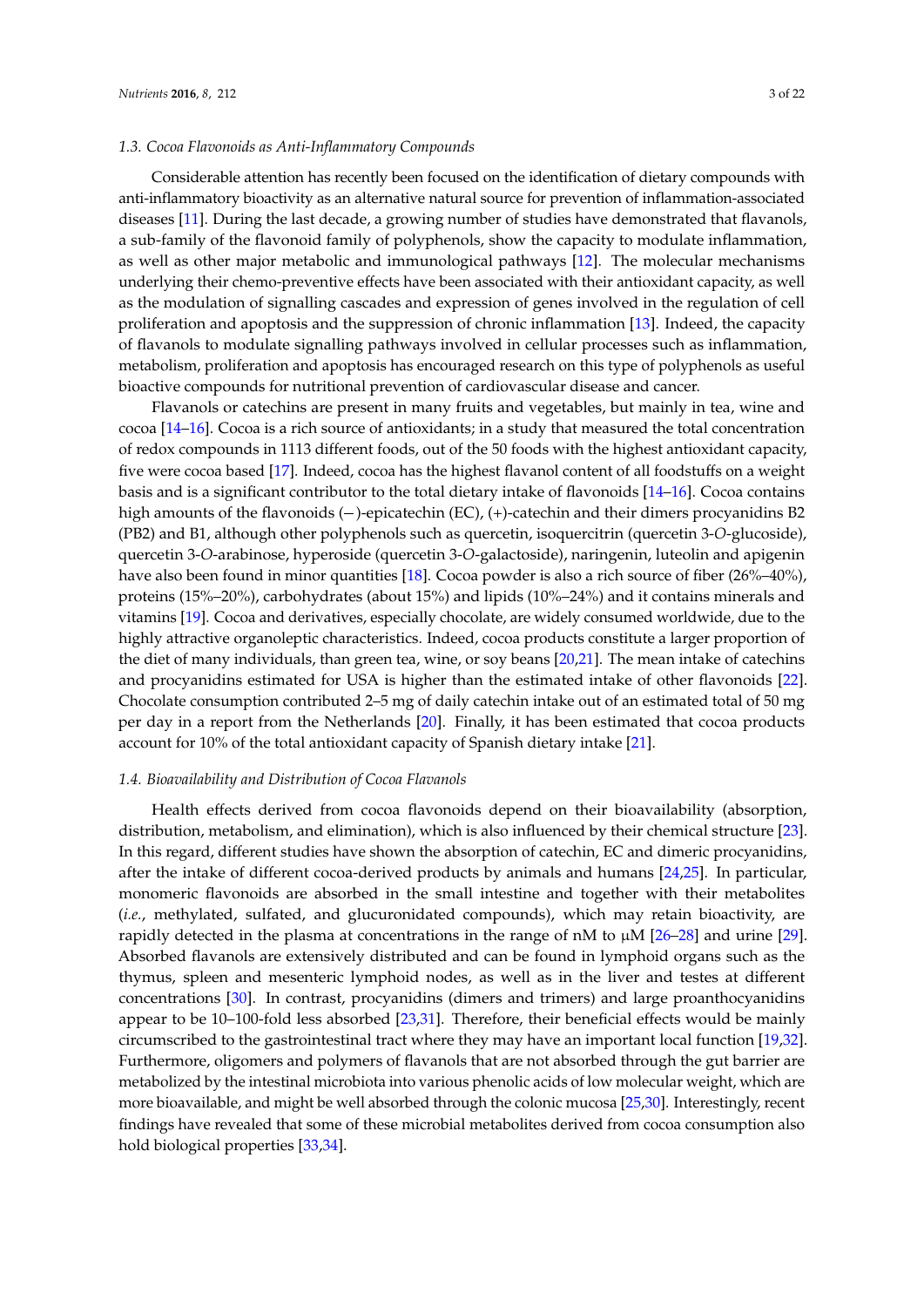#### *1.5. Cocoa Flavanols in the Prevention of Cardiovascular Disease and Cancer*

As stated above, because of their anti-inflammatory capacity, flavanols could be useful in the prevention and treatment of high-prevalence disorders, such as cardiovascular disease and cancer. Data from numerous studies suggest that cocoa-derived flavanols can effectively modify the inflammatory process [\[2](#page-16-0)[,12](#page-16-10)[,19\]](#page-16-16), and thus, potentially provide a benefit to individuals with elevated risk factors for atherosclerosis/cardiovascular pathology and cancer. The implication of the anti-inflammatory effect of flavanols on endothelial and cardiovascular function has been extensively reviewed by Cooper *et al.* [\[12\]](#page-16-10) and Selmi *et al.* [\[35\]](#page-17-8) and, more recently, in this same journal, by Khan *et al.* [\[2\]](#page-16-0). On the other hand, studies performed in animals have demonstrated that cocoa and its main phenolic components, probably through their antioxidant and/or anti-inflammatory capacity, may prevent and/or slow down the initiation-progression of different types of cancers such as cancer of the prostate, liver, colon, leukemia, *etc.* [\[36\]](#page-17-9). In addition, several human intervention studies have reported some favorable changes in biomarkers assessing antioxidant and anti-inflammatory status that could have a role in the onset and incidence of human tumorigenesis, all of which have been recently reviewed [\[36,](#page-17-9)[37\]](#page-17-10). The present article will review some recent findings on the anti-inflammatory effects of cocoa and cocoa flavanols on cell and tissue function related to cardiovascular disease and cancer plus additional results regarding the anti-inflammatory capacity of cocoa flavanols on other cell types and tissues not previously reviewed. Data will be separated into three different sections regarding the experimental models used for the study, cell culture, animal experimentation and human studies.

## **2. Studies of Cell Culture**

Cell culture studies constitute a useful tool to elucidate the molecular mechanisms of action of flavanols including those related to inflammatory processes. It should be mentioned that both free flavanols and their metabolites circulate in blood, and some flavanol metabolites have shown to have a remarkable biological activity [\[33,](#page-17-6)[34\]](#page-17-7), indicating that their synergic effect to that of pure compounds should not be ruled out. Moreover, intracellular and bound phenolic metabolite concentrations can be higher than plasma levels, and can be significantly bioactive even when plasma concentrations are in the nM range [\[38\]](#page-17-11). These crucial points should be considered when discussing flavanol doses used in cell culture studies and the potential value of their extrapolation to a whole-organism situation.

The physiological process of inflammation involves key inflammatory mediators, such as NF-κB, TNF-α, COX-2 and lipoxygenases (LOX). These proteins are closely related to endothelial dysfunction [\[2\]](#page-16-0), as well as to cell proliferation, anti-apoptotic activity, angiogenesis and metastasis [\[39\]](#page-17-12). A specific effect of cocoa flavanols on the *in vitro* (cell-free) activity of some of these mediators has been reported. Thus, cocoa flavonoids were shown to inhibit enzyme activity of several mammalian LOX, involved in arachidonic acid metabolism and the synthesis of several inflammatory mediators [\[40\]](#page-17-13). The biological role of 5-LOX is closely connected with the biosynthesis of leukotrienes, and the inhibition of human 5-LOX by cocoa flavonoids suggests anti-leukotriene actions of these compounds, which may confer some anti-inflammatory, vasoprotective, and anti-bronchoconstrictory capacity [\[40\]](#page-17-13).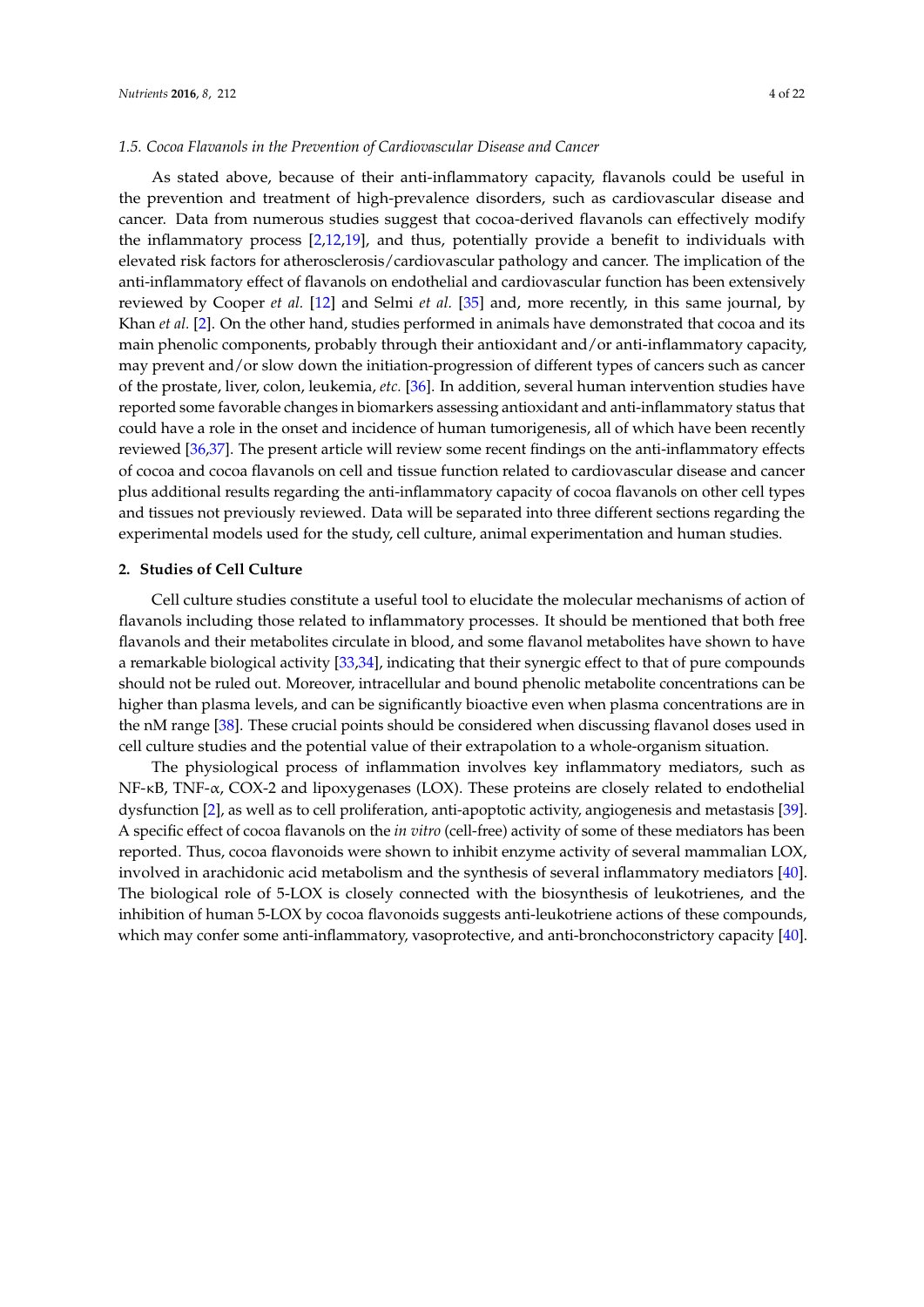The production of pro-inflammatory cytokines by immune cells is a critical step in the establishment and maintenance of an inflammatory status, and is, therefore, a primary target for putative anti-inflammatory interventions [\[35\]](#page-17-8). Thus, a number of cell culture studies have focused on immune defense system blood cells, such as platelets, macrophages, lymphocytes, peripheral mononuclear, *etc.*, and the results of these studies have been systematically reviewed in a recent article by Khan and colleagues [\[2\]](#page-16-0). Reports on cells derived from other tissues are not as frequent and this topic requires further coverage. In particular, cell culture studies have demonstrated that cocoa phenolic compounds exhibited a variety of potential anti-inflammatory effects in intestinal cells [\[41](#page-17-14)[–44\]](#page-18-0), which may contribute to their cancer chemo-preventive activity (Table [1\)](#page-5-0). Thus, cocoa procyanidins have been shown to inhibit TNFα-induced NF-κB activation, iNOS, and cell oxidant increase in Caco-2 cells [\[41\]](#page-17-14). These effects occurred because cocoa hexameric procyanidins can inhibit binding of TNF-α to its receptor and the subsequent NF-κB activation [\[41\]](#page-17-14). More recently, high molecular weight polymeric procyanidins from cocoa decreased IL-8 in human colon cancer HT-29 cells stimulated with TNF- $\alpha$  [\[42\]](#page-17-15). A cocoa phenolic extract inhibited the inflammatory mediator prostaglandin E2 in human intestinal Caco-2 cells [\[43\]](#page-17-16). In the same colonic cell line, a comparable cocoa phenolic extract significantly reduced the increase in inflammatory markers such as IL-8 secretion, COX-2 and iNOS expression induced by the pro-inflammatory agent TNF- $\alpha$  [\[44\]](#page-18-0). In this study, the cocoa phenolic extract selectively decreased the nuclear translocation of  $NF-\kappa B$  induced by  $TNF-\alpha$ , indicating that this pathway could be an important mechanism contributing to the reduction of intestinal inflammation. In mouse epidermal cells, cocoa polyphenols inhibited TNF-α-induced phosphorylation of protein kinase B (PKB/AKT) and extracellular-regulated kinases (ERK) and suppressed the TNF- $\alpha$ -induced mitogen activated protein kinase-1 (MEK1) activity and the phosphatidylinositol-3-kinase (PI3K) activity, suggesting a chemopreventive potential against pro-inflammatory cytokine-mediated skin cancer and inflammation [\[45\]](#page-18-1). Similarly, inhibition of nitrite and TNF-α production has been reported for (+)-catechin in lipopolysaccharide (LPS)-stimulated macrophages [\[46\]](#page-18-2) and for EC in murine aorta endothelial cells [\[47\]](#page-18-3). Furthermore, NF-κB activation was reduced in RAW 264.7 murine macrophage cells treated with a polyphenol-enriched cocoa extract [\[48\]](#page-18-4) and treatment of peritoneal macrophages cultured *ex vivo* with the same cocoa extract reduced IL-6, IL-1 $\beta$ , and TNF- $\alpha$  induced by LPS [\[48\]](#page-18-4). All these results have been summarized in Table [1.](#page-5-0)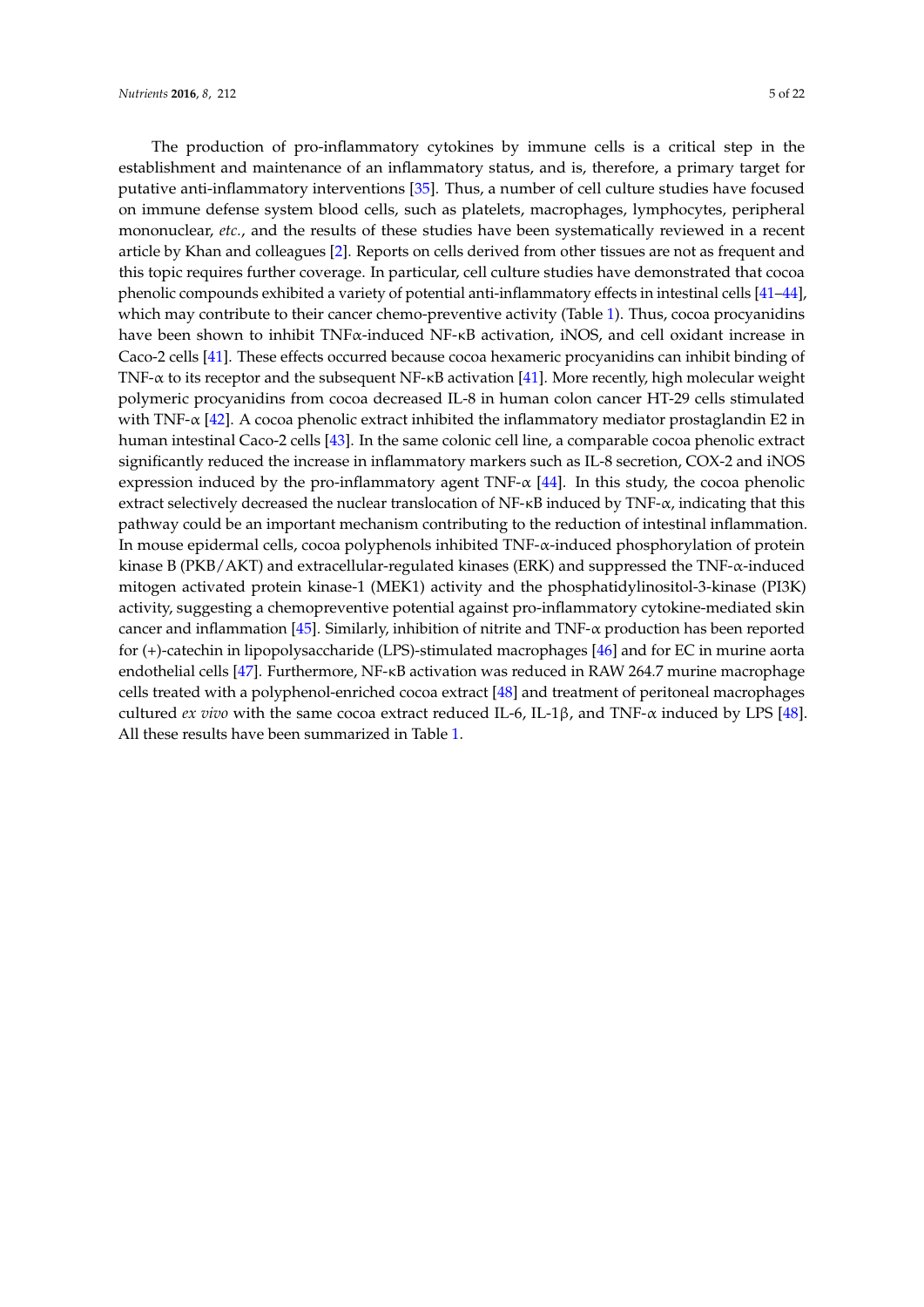| Polyphenol     | Concentration       | <b>Effects</b>                                                                                                                                 | Reference |
|----------------|---------------------|------------------------------------------------------------------------------------------------------------------------------------------------|-----------|
|                | $50 \mu M$          | $\perp$ PGE2                                                                                                                                   | [43]      |
|                | $5 - 80 \mu g/mL$   | $\downarrow$ TNF- $\alpha$ , $\downarrow$ IL-1 $\alpha$ , $\downarrow$ IL-6, $\downarrow$ LPS-induced TNF- $\alpha$ secretion, $\downarrow$ NO | $[19]$    |
| Cocoa          | $0.1 - 10 \mu g/mL$ | $\downarrow$ PMA-induced superoxide production, $\downarrow$ IL-1 $\alpha$ , $\downarrow$ IL-6                                                 | [36]      |
| polyphenol     | $10 \mu g/mL$       | ↓ TNF-α-induced IL-8, COX-2, iNOS and NF-κB activation                                                                                         | [44]      |
| extract        | $10 - 20 \mu g/mL$  | $\downarrow$ TNF- $\alpha$ -induced NF- $\kappa$ B activation and PKB phosphorylation                                                          | [45]      |
|                | $10 \mu g/mL$       | $\downarrow$ LPS-induced NF- $\kappa$ B activation, IL-6, IL-1 $\beta$                                                                         | [48]      |
|                | $50 \mu M$          | $=LPS$ -induced IL-6, IL-8                                                                                                                     | $[49]$    |
| Procyanidin    | $2.5 - 60 \mu M$    | $\downarrow$ TNF- $\alpha$ -induced NF- $\kappa$ B activation and iNOS                                                                         | [41]      |
| polimers       | $10 - 25 \mu g/mL$  | $\perp$ TNF- $\alpha$ -induced IL-8                                                                                                            | [42]      |
| Procyanidin B2 | $1.7 - 50 \mu M$    | $\downarrow$ NF- $\kappa$ B binding, $\downarrow$ TNF- $\alpha$ and PMA-induced NF- $\kappa$ B activation (=PB1)                               | [36]      |
| Epicatechin    | $200 - 400 \mu M$   | $\downarrow$ MCP1, $\downarrow$ TNF- $\alpha$ , $\downarrow$ IL-1 $\alpha$ , $\downarrow$ IL-6, $\downarrow$ NO                                | $[19]$    |
|                | $1 - 10,000 \mu M$  | $\downarrow$ LPS-induced nitrite and TNF- $\alpha$ production                                                                                  | [47]      |
|                | $1.7 - 17.2 \mu M$  | $\downarrow$ TNF- $\alpha$ -stimulated NF- $\kappa$ B                                                                                          | [36]      |
|                | $10 \mu M$          | ↑ NF-KB levels and nuclear translocation                                                                                                       | [50]      |
| Catechin       | $5 - 25 \mu g/mL$   | $\downarrow$ LPS-induced nitrite and TNF- $\alpha$ production                                                                                  | [46]      |

Table 1. Regulation by cocoa phenolic extracts and pure cocoa flavanols of proteins involved in the inflammatory process in cultured cells <sup>a</sup>.

<span id="page-5-0"></span><sup>a</sup> The arrow indicates an increase ( $\uparrow$ ) or decrease ( $\downarrow$ ) in the levels or activity of the different analyzed proteins. PGE: prostaglandin E; PMA: phorbol 12-myristate 13-acetate; TNF: tumor necrosis factor; IL: interleukin; LPS: lipopolysaccharide; COX: cyclo-oxygenase; NOS: nitric oxide synthase; NF-κB: nuclear factor kappa B; PKB: protein kinase B; MCP: monocyte chemoattractant protein.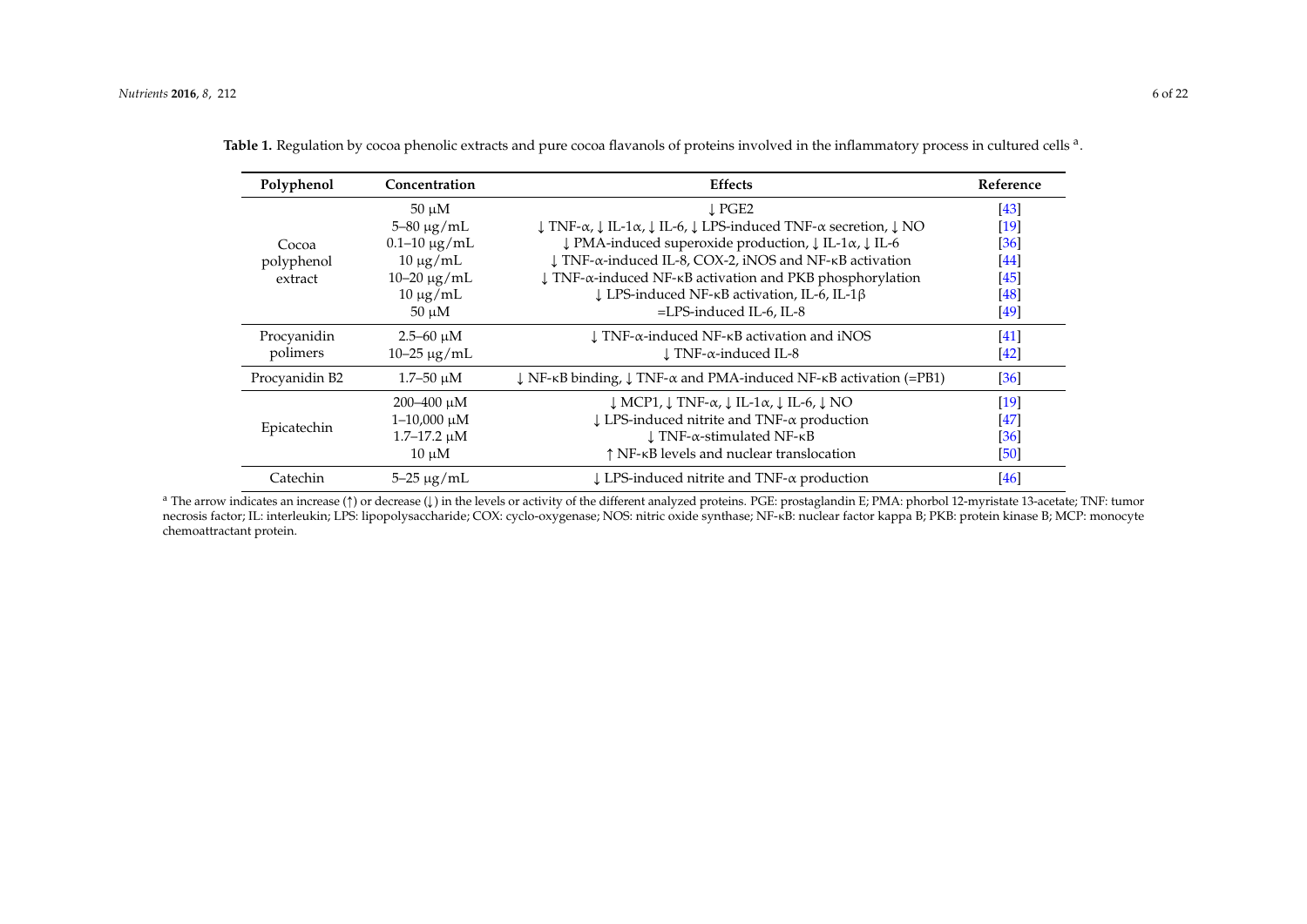Additionally, anti-inflammatory effects of cocoa polyphenols may also indirectly result from their remarkable antioxidant capacity. Antioxidant activity is mediated by the ability to scavenge free oxygen and nitrogen species, abrogating the pro-inflammatory activity of ROS-generating enzymes such as COX, LOX, and iNOS [\[36](#page-17-9)[,37](#page-17-10)[,39](#page-17-12)[,44\]](#page-18-0). Cocoa flavanols also stimulate activities of crucial antioxidant enzymes such as catalase, superoxide dismutase, glutathione peroxidase (GPx), glutathione reductase (GR) and glutathione-S-transferase (GST) [\[51\]](#page-18-12). Indeed, antioxidant capacity of EC to protect monocytes from oxidative stress is crucial for an efficient anti-inflammatory effect of cortisol [\[52\]](#page-18-13). Essential biological activities related to the antioxidant effects of cocoa flavonoids have been recently reviewed by Martin *et al.* [\[36\]](#page-17-9).

Not all cell culture studies have, however, supported the anti-inflammatory effect of cocoa and its polyphenols (Table [1\)](#page-5-0). In a recent study performed in differentiated Caco-2 cells, cocoa polyphenols neither affected IL-6 and IL-8 production, nor enhanced high density lipoproteins (HDL) functionality after LPS-induced inflammation [\[49\]](#page-18-14). Furthermore, in liver-derived HepG2 cells, EC transiently stimulated the NF-κB pathway by increasing NF-κB (p65) levels and IκB kinase, and enhancing NF-κB nuclear translocation and DNA binding activity [\[50\]](#page-18-15). But in this case, induction of the redox-sensitive transcription factor NF-κB was associated to that of ERK, which is involved in the control of hepatic cell survival and proliferation, pointing out to the role of EC in the promotion of cell protection and survival pathways [\[50\]](#page-18-15). The study of the intrinsic mechanisms involved in inflammation as well as the evaluation of biomarkers of the cellular antioxidant defence system in such conditions could greatly help to identify potential strategies for the prevention or disappearance of inflammation-related diseases. In this line, nutritional sciences can benefit from cell culture models where the molecular mechanisms involved in the biological effect of potential antiinflammatory compounds can be accurately assayed. A critical point for the potential extrapolation of data from cell culture to a whole-organism situation in humans is the use of realistic doses of the chemo-protective compounds. After normal dietary intakes, polyphenols and their metabolites appear in the circulatory system at nM–µM concentrations, so they are the most appropriate doses for *in vitro* studies [\[26](#page-17-0)[,27\]](#page-17-20).

# **3. Studies of Experimental Animals**

Animal studies offer an excellent opportunity to assess the contribution of the physiological effects of consumption of cocoa and cocoa components in different models of inflammation. Interestingly, addition of cocoa to experimental diets has regularly shown high acceptation by the animals and no toxicity even in chronic studies for more than 100 weeks [\[53\]](#page-18-16). More recently, no evidence of inflammatory processes or carcinogenicity was found in chronic studies with dietary doses of 5% [\[54\]](#page-18-17) and 12% [\[32](#page-17-5)[,44\]](#page-18-0) of cocoa powder in rats. As a matter of fact, cocoa administration has been shown to reduce inflammation induced by adjuvant arthritis in rats [\[55\]](#page-18-18). Thus, administration for seven days of a high-cocoa diet (4.8  $g/kg/day$ ) reduced the production of the pro-inflammatory cytokines IL-6 and TNF-α, as well as of NO and ROS, in rat peritoneal macrophages *ex vivo* [\[55\]](#page-18-18).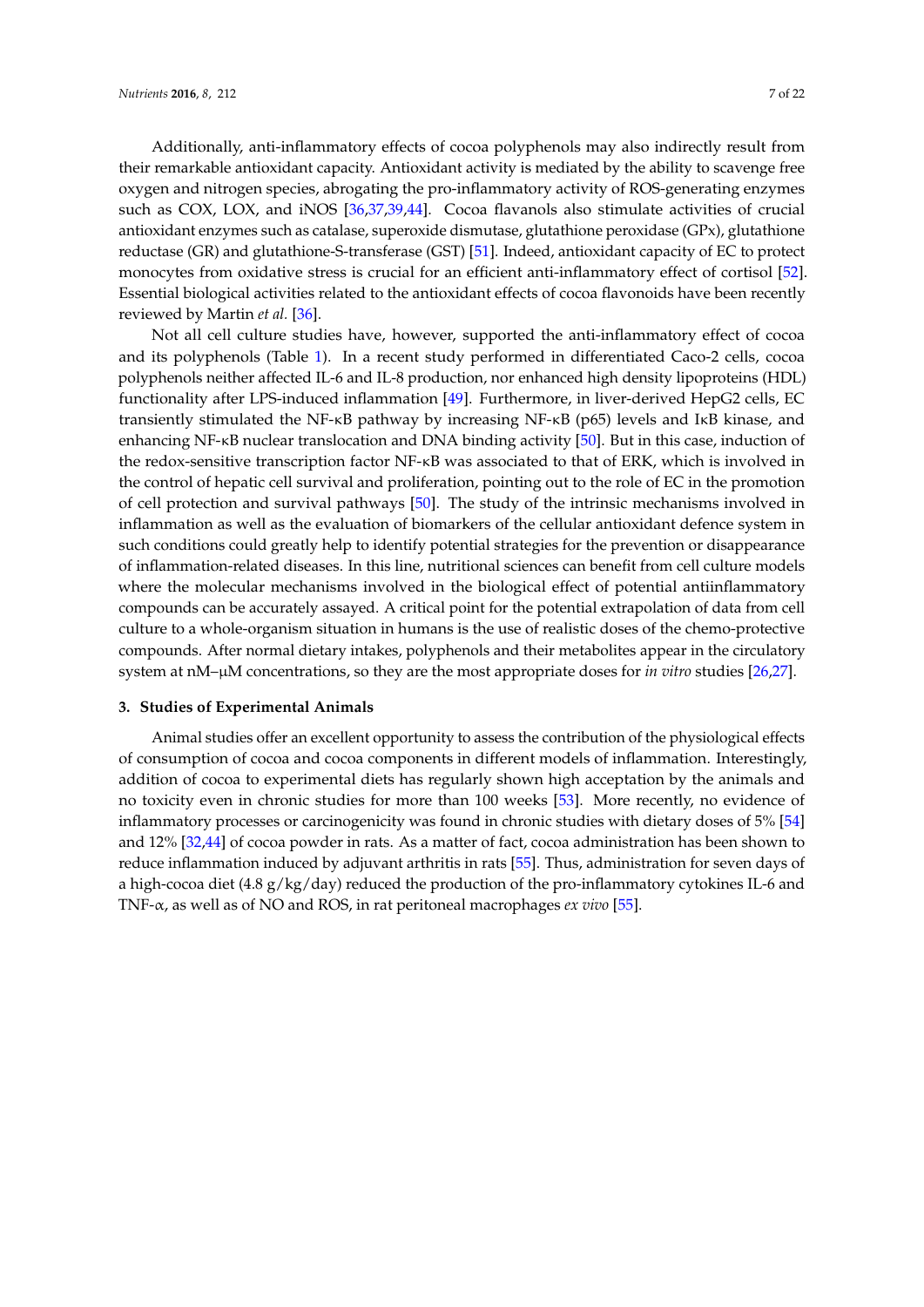with a potential impact in cardiovascular health (Table [2\)](#page-8-0). Hence, cocoa supplementation (8%) for 10 weeks significantly decreased the plasma levels of the pro-inflammatory mediator IL-6 and the expression of several pro-inflammatory genes in mice submitted to a high fat diet [\[56\]](#page-18-19). Also, in high-fat fed mice, the same group has reported that dietary cocoa reduces adipose tissue inflammation [\[57\]](#page-18-20). In this study, cocoa supplementation decreased adipose tissue mRNA levels of TNF- $\alpha$ , IL-6, iNOS, and nuclear protein levels of NF-κB. Finally, cocoa treatment reduced the concentration of arachidonic acid and protein levels of the eicosanoid-generating enzymes, adipose-specific phospholipase A2 and COX-2 in the adipose tissue [\[57\]](#page-18-20). Also in mice submitted to a high fat diet, cocoa treatment counteracted lipid storage in the liver and improved the lipid-metabolizing activity and oxidative stress defences, a process that seems to be mediated by the activation of peroxisome proliferator-activated receptor  $\alpha$  $(PPAR\alpha)$  [\[58\]](#page-18-21). The flavanol fraction of cocoa powder suppressed changes associated with early-stage metabolic syndrome in high-fat diet-fed rats [\[59\]](#page-18-22). In addition to their hypotensive effects, cocoa flavanols enhanced thermogenesis and lipolysis, and consequently reduced white adipose tissue weight gain in response to high-fat diet feeding [\[59\]](#page-18-22). In another study, a cocoa polyphenol extract suppressed cardiovascular inflammation and oxidative stress in a mice model of experimental myocarditis [\[60\]](#page-18-23). Treatment of these mice with the cocoa polyphenol extract, reduced mRNA expressions of IL-1β, IL-6, E-selectin, vascular cell adhesion molecule (VCAM)-1, as well as the phosphorylation of NF-κB p65 in heart [\[60\]](#page-18-23). Finally, administration of the main cocoa flavanols, catechin and EC, reduced arterial blood pressure in spontaneously hypertensive rats, an effect which was not observed in normotensive animals [\[61\]](#page-18-24). However, not all animal studies have unequivocally confirmed the anti-inflammatory effect of cocoa flavanols, since a high-polyphenol chocolate administration showed no effects on plasma levels of VCAM-1 and E-selectin in ApoE3-Leiden mice fed with a high cholesterol diet [\[62\]](#page-19-0). These results have been summarized in Table [2.](#page-8-0)

#### *3.2. Cocoa and Colon Inflammation and Cancer in Animal Models*

Cocoa and its flavanols have shown a potential preventive effect against several types of cancer, including mammary, lung, prostate, liver and colon [\[36\]](#page-17-9). However, due to the multiple biological activities reported for flavanols, *i.e.*, antioxidant, anti-proliferative, pro-apoptotic, anti-inflammatory, *etc.*, the specific mechanism of action responsible for the anticancer effect might not be unique and could differ depending on the cancer type. Most of the studies of cocoa flavanols on animal models of cancer have not explored parameters of inflammation, precluding establishing a direct correlation between the anti-inflammatory capacity and cancer prevention. The only cancer type where the anti-inflammatory ability of cocoa flavanols has revealed a crucial role in the prevention of neoplastic lesions is colorectal cancer [\[36](#page-17-9)[,37\]](#page-17-10).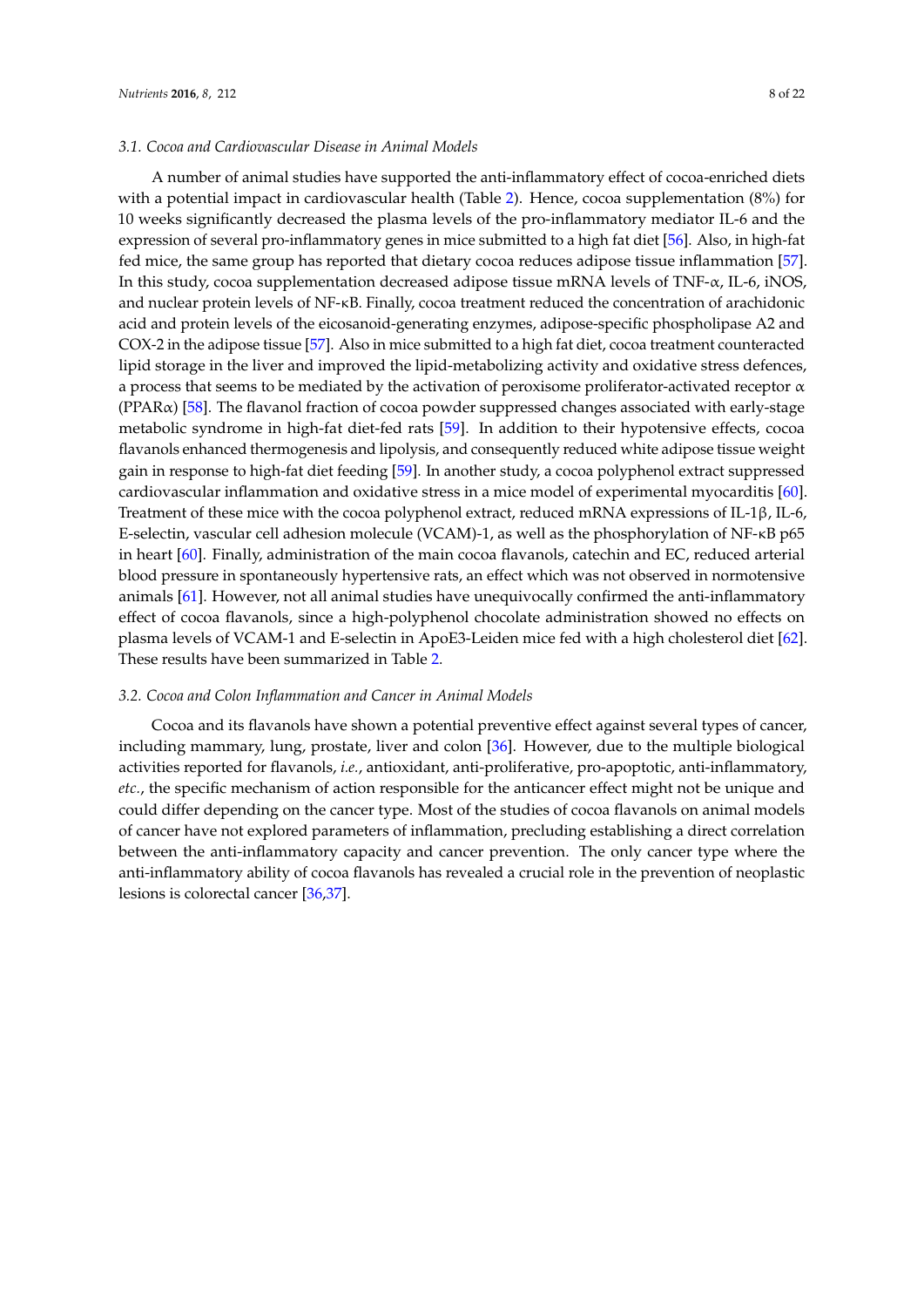| <b>Induced Damage</b>           | Experimental<br>Animal | Intervention                                                   | Duration | Main Outcomes <sup>a</sup>                                          | Reference |
|---------------------------------|------------------------|----------------------------------------------------------------|----------|---------------------------------------------------------------------|-----------|
| Obesity-related<br>inflammation | C57BL/6 J mice         | 5% Cocoa-enriched diet<br>(50 mg flavanols/Kg.b.w.)            | 18 weeks | High fat diet-induced IL-6 and expression of pro-inflammatory genes | $[56]$    |
| Adipose tissue<br>inflammation  | C57BL/6 J mice         | 5% Cocoa-enriched diet<br>(50 mg flavanols/Kg.b.w.)            | 18 weeks | L High fat diet-induced TNF-α, IL-6, iNOS, NF-κB, COX-2             | $[57]$    |
| Adipose tissue<br>inflammation  | Swiss mice             | 10% Cocoa-enriched diet<br>$(50 \text{ mg}$ flavanols/Kg.b.w.) | 4 weeks  | ↑ High fat diet-down regulated PPARα expression and signaling       | $[58]$    |
| Experimental<br>myocarditis     | Balb/c mice            | Cocoa polyphenol extract (oral)                                | 3 weeks  | ↓ Myocarditis-induced IL-1β, IL-6, E-selectin, VCAM-1, NF-κB        | [60]      |
| Atherogenic diet                | ApoE3Leiden mice       | High flavanol chocolate-enriched<br>diet $(8.75%)$             | 20 weeks | ↑ High cholesterol-induced VCAM-1 and E-selectin                    | [62]      |

|  |  | Table 2. Summary of recent data of the effects of cocoa and cocoa flavanols on inflammation markers in animal models of high-risk cardiovascular disease. |  |  |  |  |  |  |  |  |  |
|--|--|-----------------------------------------------------------------------------------------------------------------------------------------------------------|--|--|--|--|--|--|--|--|--|
|--|--|-----------------------------------------------------------------------------------------------------------------------------------------------------------|--|--|--|--|--|--|--|--|--|

<span id="page-8-0"></span>**<sup>a</sup>** The arrow indicates an increase (Ò) or decrease (Ó). PPAR: Peroxisome Proliferator-Activated Receptor; TNF: tumor necrosis factor; IL: interleukin; COX: cyclo-oxygenase; NOS: nitric oxide synthase; NF-κB: nuclear factor kappa B; VCAM: vascular cell adhesion molecule.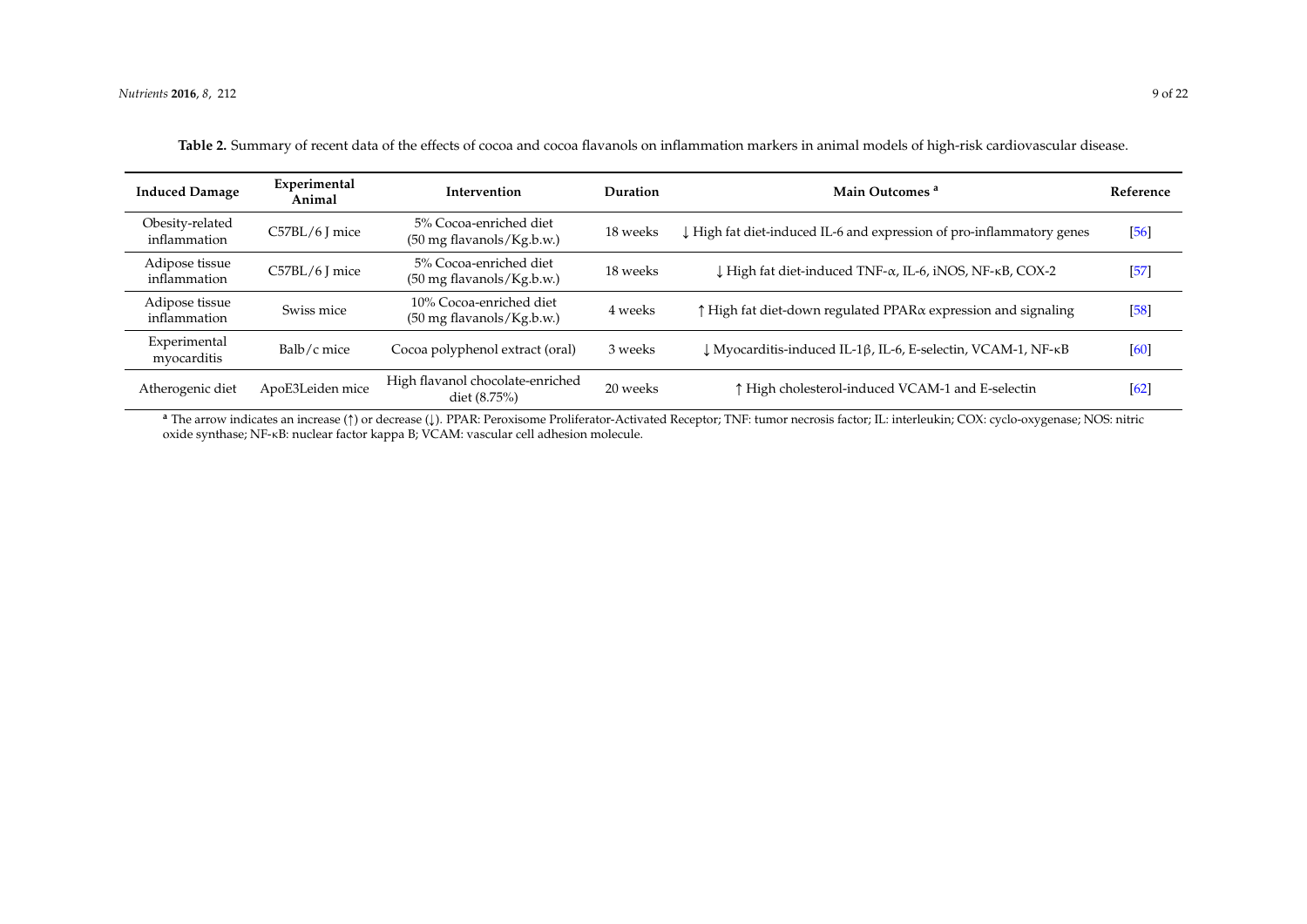## 3.2.1. Cocoa and Colon Inflammation

Cocoa has a high concentration of procyanidins that are poorly absorbed in the intestine where they may have an important antioxidant and anti-inflammatory local function; therefore, they could have a major role in the prevention of the onset and development of inflammatory bowel disease and colorectal cancer. Certainly, most of the published works support the capability of cocoa polyphenols to effectively suppress the production of cytokines and adhesion molecules that promote inflammation in the colon (Table [3\)](#page-10-0) [\[63\]](#page-19-2). For instance, in a mouse model for ulcerative colitis, one of the main manifestations of the inflammatory bowel disease, oral administration of a polyphenol-enriched cocoa extract significantly reduced the severity of the colon inflammation, as well as decreased crypt damage and leukocyte infiltration in the mucosa [\[48\]](#page-18-4). Similarly, in a rat model for ulcerative colitis by administration of dextran sulfate sodium (DSS), a diet enriched with a 5% of cocoa powder for two weeks showed anti-inflammatory potential because it down-regulated serum TNF-α, colon iNOS activity and decreased colon cell infiltration [\[54\]](#page-18-17). More recently, it has been observed that dietary cocoa inhibits colitis-associated cancer in a mouse model of azoxymethane (AOM)/DSS-induced chronic inflammation by activating the nuclear factor (erythroid-derived 2)-like 2 (Nrf2) pathway [\[64\]](#page-19-3) and suppressing the IL-6/Signal transducer and activator of transcription (STAT)-3 pathway [\[65\]](#page-19-4).

## 3.2.2. Cocoa and Colon Cancer

As stated above, the anti-inflammatory local function of cocoa procyanidins could have a major role in the prevention or delay of initial steps of colorectal cancer. The potentially important role of cocoa and their phenolic compounds for colon cancer prevention was first demonstrated by Weyant *et al.* [\[66\]](#page-19-5). In this study with a genetic model of multiple intestinal neoplasia that spontaneously develops numerous intestinal tumors, the authors demonstrated that the cocoa flavonoid catechin added to a diet in concentrations of 0.1% and 1%, was able to diminish the formation of intestinal tumors by 75% and 71%, respectively. Mechanistic studies linked this effect to (+)-catechin-induced changes in integrin-mediated intestinal cell-survival signaling, including structural alteration of the actin cytoskeleton and decreased focal adhesion kinase (FAK) tyrosine phosphorylation. As one of the earliest changes in adenoma development, FAK has been implicated in the regulation of cell migration [\[67\]](#page-19-6), suggesting that (+)-catechin could prevent the progression of initiated enterocytes into the adenoma stage.

More recently, the chemo-preventive ability of a cocoa rich-diet on colon inflammation and pre-neoplastic lesions has been studied in male Wistar rats using the AOM-induced colon cancer model [\[44\]](#page-18-0). Administration of the colon-specific carcinogen AOM to rodents evokes the growth of aberrant crypt foci, which are pre-neoplastic lesions in the colon that may progress into cancer [\[68\]](#page-19-7). Feeding animals with a 12% cocoa-enriched diet for eight weeks suppressed intestinal inflammation induced by AOM through the inhibition of NF-κB signaling and the down-regulation of the expression of pro-inflammatory enzymes COX-2 and iNOS [\[44\]](#page-18-0). Moreover, cocoa flavanols indirectly reduced intestinal inflammation through their antioxidant and anti-proliferative effects. Thus, cocoa feeding was able to prevent oxidative stress by reverting the AOM-induced diminished levels of reduced glutathione and activities of GPx, GR and GST to basal values. Interestingly, in the same rat model of AOM-induced colon inflammation-cancer, a diet supplemented with dark chocolate has been reported to reduce cell proliferation and downregulate transcription levels of COX-2 and RelA resulting in a lower number of early pre-neoplastic lesions [\[69\]](#page-19-8). These results are summarized in Table [3.](#page-10-0)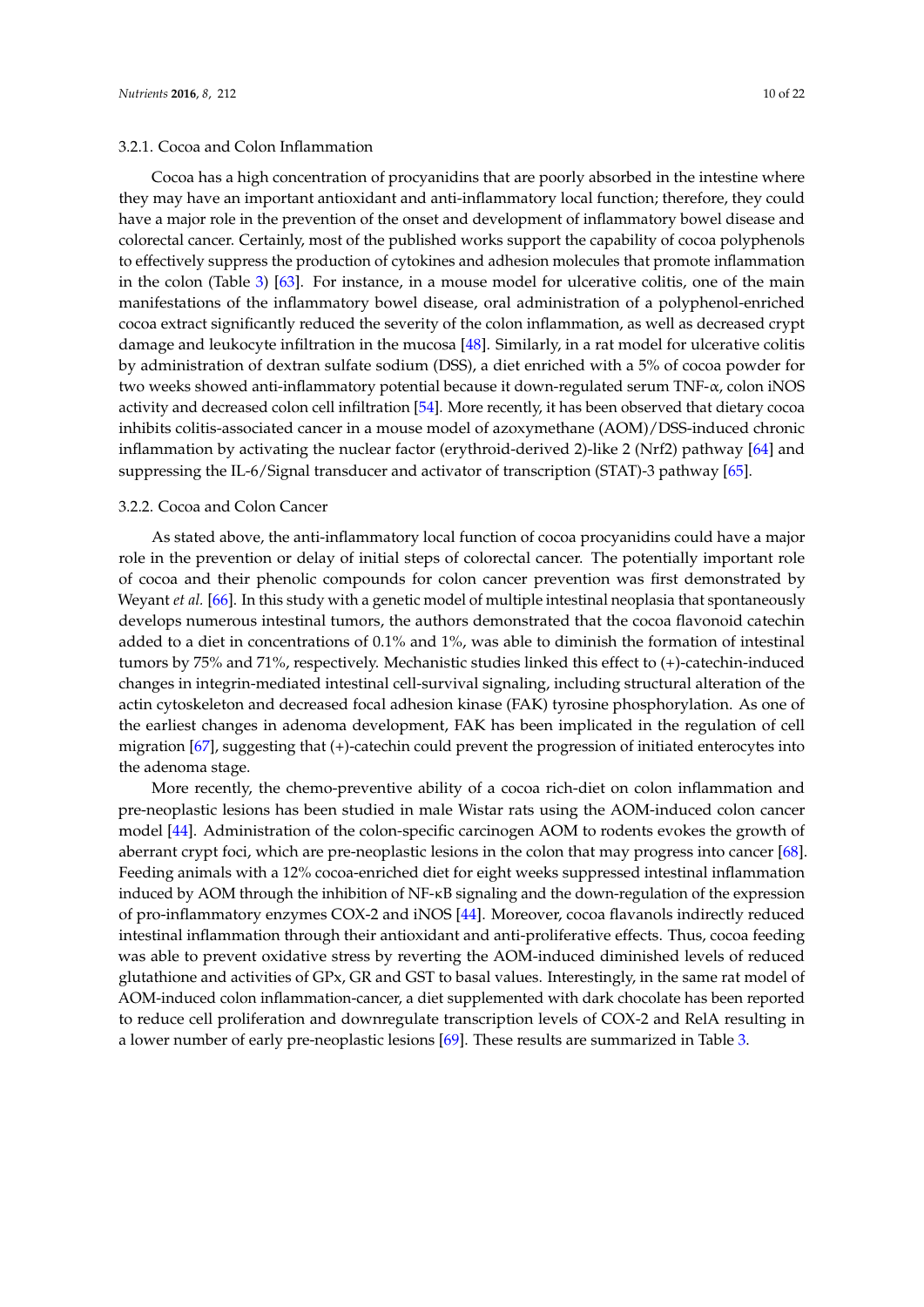| <b>Induced Damage</b>   | <b>Experimental Animal</b>  | Intervention                                                         | Duration | Main Outcomes <sup>a</sup>                                     | Reference |
|-------------------------|-----------------------------|----------------------------------------------------------------------|----------|----------------------------------------------------------------|-----------|
| Ulcerative colitis      | Mice                        | Cocoa polyphenol extract oral<br>$(30 \text{ mg flavanols/Kg.b.w.})$ | 7 days   | DSS-induced NO, COX-2, pSTAT-3, pSTAT1R, NF-KB                 | [48]      |
| Ulcerative colitis      | Wistar rats                 | 5% Cocoa-enriched diet<br>$(30 \text{ mg flavanols/Kg.b.w.})$        | 2 weeks  | l DSS-induced TNF-α and iNOS                                   | [54]      |
| Chronic<br>inflammation | BALB/c mice                 | 5%-10% Cocoa-enriched diet<br>$(9-18 \text{ mg flavanols/Kg.b.w.})$  | 8 weeks  | LDSS/AOM-induced iNOS and COX-2                                | [64]      |
| Chronic<br>inflammation | BALB/c mice                 | 5%-10% Cocoa-enriched diet<br>$(9-18 \text{ mg flavanols/Kg.b.w.})$  | 8 weeks  | L DSS/AOM-induced IL-6                                         | [65]      |
| Colon cancer            | Female C57BL/6J-Min/1 mouse | $(+)$ -Catechin (0.1% or 1%)                                         | 10 weeks | ↓ FAK tyrosine phosphorylation and tumour number               | [66]      |
| Preneoplastic lesions   | Wistar rats                 | Cocoa-rich diet (12%)                                                | 8 weeks  | ↓ AOM-induced NF- <sub>K</sub> B and COX-2 and iNOS expression | $[44]$    |
| Preneoplastic lesions   | Rats                        | Dark chocolate<br>$(72 \text{ mg flavanols/Kg.b.w.})$                |          | L AOM-induced COX-2 and RelA                                   | [69]      |

**Table 3.** Summary of effects of cocoa, cocoa flavanols and cocoa derivatives on inflammation markers in animal models of colon inflammation and cancer.

<span id="page-10-0"></span><sup>a</sup> The arrow indicates an increase ( $\uparrow$ ) or decrease ( $\downarrow$ ). AOM: azoxymethane.; DSS: dextran sulfate sodium; FAK: focal adhesion kinase; TNF: tumor necrosis factor; IL: interleukin; COX: cyclo-oxygenase; iNOS: inducible nitric oxide synthase; NF-κB: nuclear factor kappa B; pSTAT: phosphorilated signal transducer and activator of transcription protein.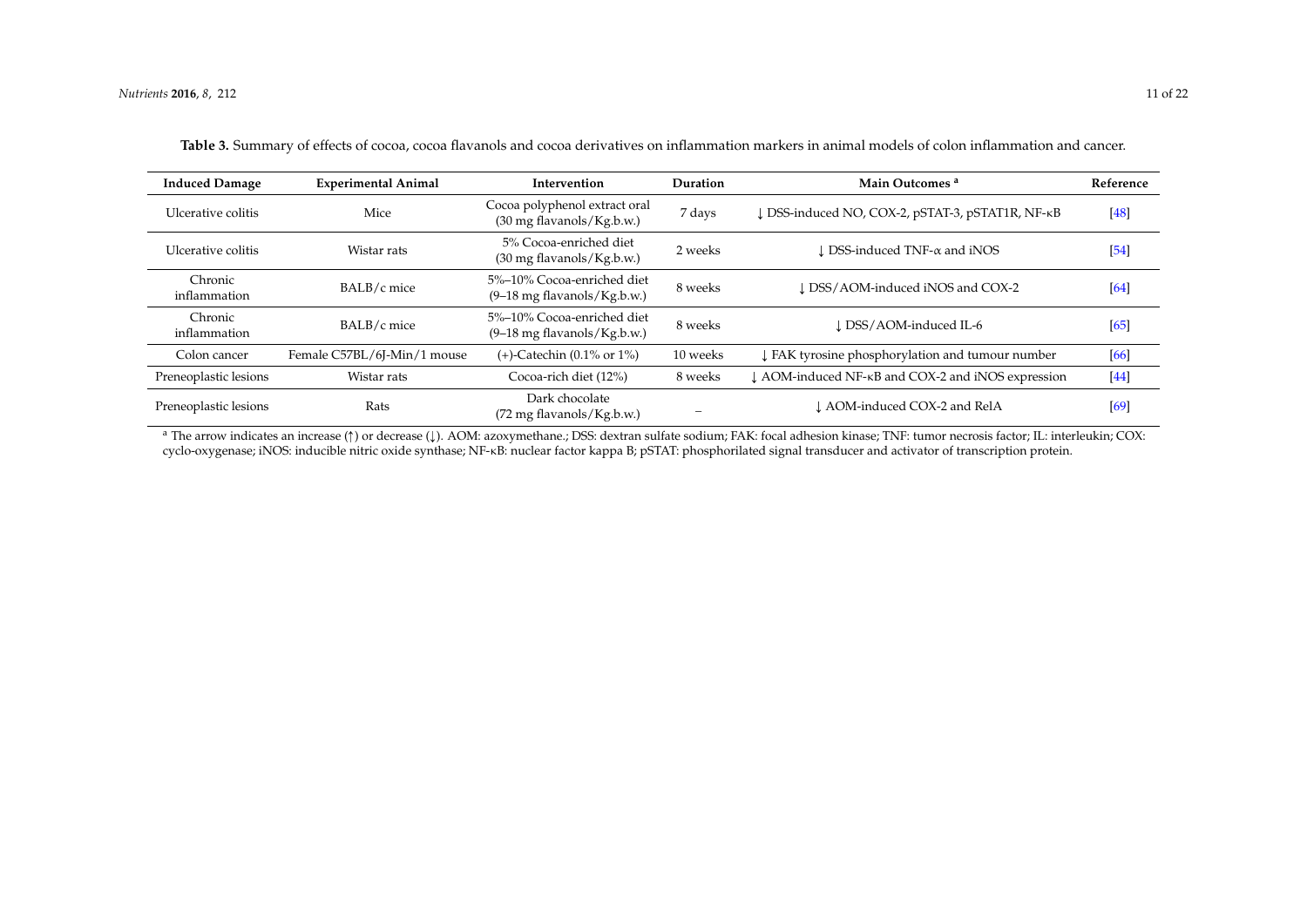## **4. Studies in Humans**

Although substantial laboratory data from cell culture and animal studies support the anti-inflammatory effect of cocoa, extrapolation of the results to the human situation is difficult. It should be considered that animal experimental models are subjected to highly controlled conditions whereas exposure of humans to doses of pro-inflammatory compounds and other irritants may occur constantly and life-long. Additionally, the response of humans in an inflammatory situation to chemo-protective agents and diets may be strongly influenced by genetic polymorphisms, changes in DNA methylation and epigenomic events [\[70\]](#page-19-13). Thus, studies focusing on the effect of a regular consumption of cocoa or its derivatives on inflammatory markers, either related to cardiovascular disease or other pathologies such as cancer, are needed.

Many environmental causes and risk factors of cancer are associated with some form of chronic inflammation which acts as a driving force in the carcinogenic transformation of cells [\[7\]](#page-16-5). There are no proper human intervention studies attempting to show a correlation between cocoa intake and inflammatory markers for cancer prevention, but a few human intervention trials indicate that cocoa favorably affects intermediary factors of inflammation in cancer progression [\[71\]](#page-19-14). However, whether modification of any of these parameters will correlate with a lower incidence or development of specific cancers is highly debatable. A recent comprehensive review of the anti-inflammatory effect of cocoa flavanols associated with human cancer was written by Martín *et al.* [\[36\]](#page-17-9).

## *4.1. Cocoa and Human Cardiovascular Disease*

Inflammation is an important contributor to the development of endothelial dysfunction and atherosclerosis and inflammatory mediators appear to play a key role in each step of human atherogenesis, starting from the initial phases of leukocyte recruitment to the eventual rupture of the vulnerable atherosclerotic plaque [\[2\]](#page-16-0). Indeed, inflammation is considered a risk factor for human cardiovascular disease [\[2\]](#page-16-0). The accumulated evidence on the human health benefits of cocoa for disorders of a chronic inflammatory nature such as cardiovascular disease has been recently and thoroughly reviewed by Khan and colleagues [\[2\]](#page-16-0). Ever since some new studies have conferred a modest support to the anti-inflammatory effect of cocoa as well as confirmed the difficulty to achieve clear cut conclusions from human studies (Table [4\)](#page-13-0).

#### 4.1.1. Cocoa and Inflammatory Interleukins and CRP

In support of the benefits of cocoa flavanols preventing endothelial inflammation and dysfunction, a recent report has shown that consumption of EC-containing apple puree increased NO metabolite status and attenuated platelet reactivity in healthy subjects (Table [4\)](#page-13-0) [\[72\]](#page-19-15). Also recently, a randomised, cross-over, free-living study was carried out by Sarriá *et al.* [\[73\]](#page-19-16) in 24 healthy and 20 moderately hypercholesterolaemic subjects to assess the influence of regularly consuming (four weeks) two servings (15 g each) of a cocoa product rich in fiber (containing 33.9% of total dietary fiber and 13.9 mg/g of soluble polyphenols) in milk *vs.* consuming only milk (Table [4\)](#page-13-0). In those conditions, cocoa intake evoked an increase in serum HDL-cholesterol levels and a decrease in serum glucose, IL-1β, and IL-10 levels. In human subjects, the expression of IL-10 has been demonstrated in both coronary arteries and atherosclerotic plaques, and higher serum levels of IL-10 have been shown in atherosclerosis patients compared with controls, suggesting that the levels of IL-10, as an anti-inflammatory molecule, may be elevated in response to the pro-inflammatory environment of atherosclerosis [\[74\]](#page-19-17). In agreement with this, in the study by Sarriá and coworkers, IL-10 levels were higher in the hypercholesterolaemic subjects than in the normocholesterolaemic subjects (Table [4\)](#page-13-0). IL-10 is involved in the inflammatory response by the downregulation of the synthesis of other cytokines, such as IL-1β [\[75\]](#page-19-18), which is in accordance with the statistically significant reduction of IL-1β levels observed by Sarriá *et al.* [\[73\]](#page-19-16). Regarding serum lipid profile and cytokine levels, similar results have been reported after a representative intake of a flavanol-rich soluble cocoa product by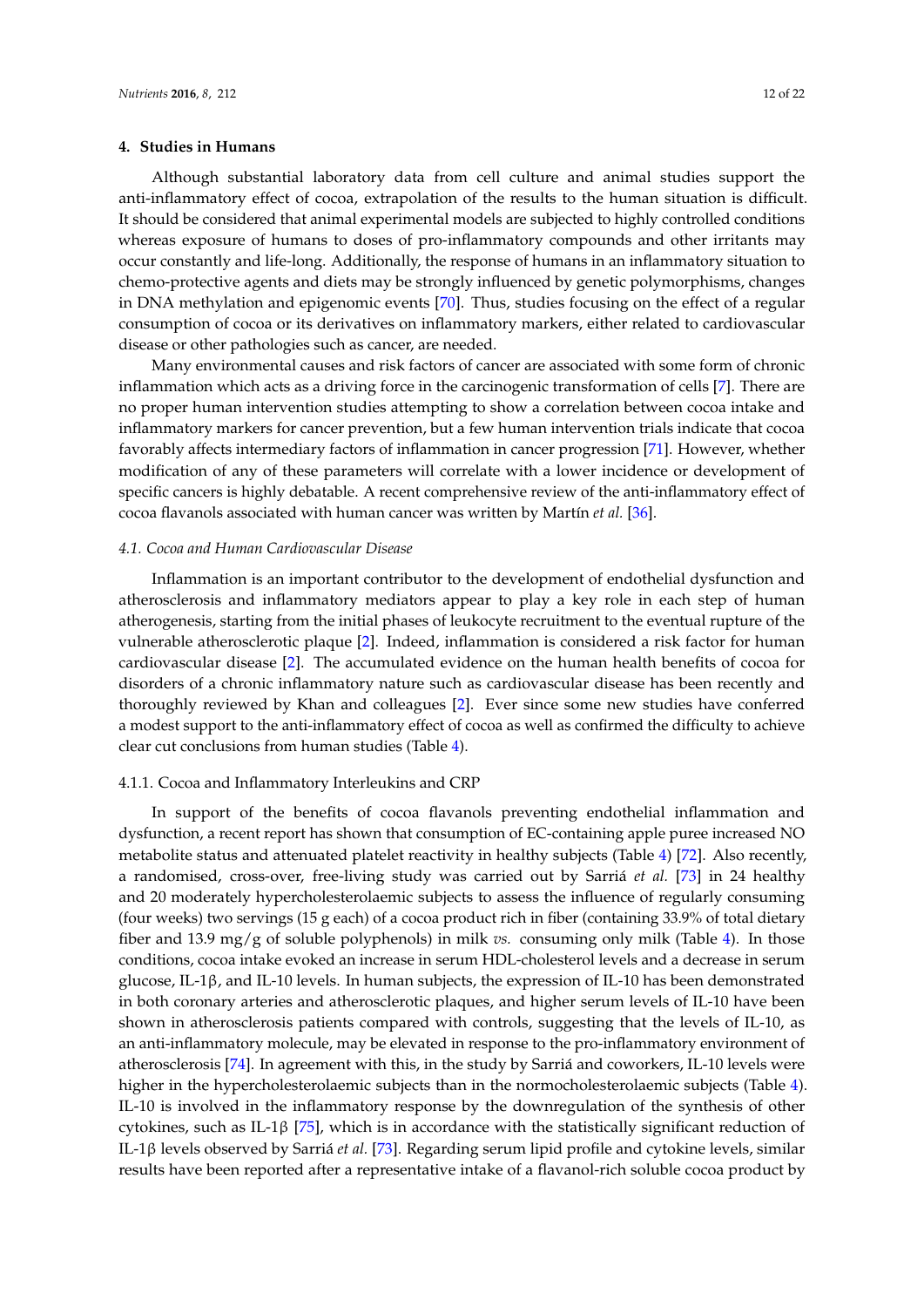moderately hypercholesterolemic subjects [\[76\]](#page-19-19) and of a dietary-fiber-rich cocoa product by a similar human population (Table [4\)](#page-13-0) [\[77\]](#page-19-20). However, the most recent data in support of an association between cocoa flavanols and decreased risk of various cardiovascular conditions is the epidemiology study by Kwok and coworkers [\[78\]](#page-19-21). This article also includes a meta-analysis of nine separate studies and 157,809 participants that found that higher chocolate consumption was significantly associated with lower risk of coronary artery disease, stroke, and cardiovascular mortality.

However, results from very recent studies have challenged the anti-inflammatory effects of cocoa flavanols (Table [4\)](#page-13-0). Dower *et al.* [\[79\]](#page-19-22) have reported that supplementation of pure EC reduced endothelial selectin, a marker of endothelial dysfunction, but did not affect biomarkers of inflammation in pre-hypertensive adults. This latter result is in line with those from Grassi *et al.* [\[80\]](#page-20-0), Muniyappa *et al.* [\[81\]](#page-20-1) and Monagas *et al.* [\[82\]](#page-20-2) that found no significant effects on markers of inflammation such as IL-6, CRP or intercellular cell adhesion molecule (ICAM) after consumption of flavanol-rich cocoa or chocolate. Finally, a pro-inflammatory effect of cocoa flavanols has also been reported. In a study of healthy subjects, chocolate consumption increased release of TNF-α, IL-1β and IL-10 in microbial-stimulated mononuclear blood cells as an important mechanism through which chocolate consumption may influence acne [\[83\]](#page-20-3). These results may reflect differences in dose of cocoa or chocolate flavanols or else subjects' health status. It is worth noting that flavanol concentration largely vary among cocoa and chocolate products; milk chocolate, dark chocolate, and natural cocoa powder contain 3 mg/g, 14 mg/g and 40 mg/g of flavanols, respectively [\[84\]](#page-20-4).

#### 4.1.2. Cocoa and Soluble Adhesion Molecules

Soluble adhesion molecules are early biomarkers of alterations in vascular function that indirectly indicate vascular inflammation and endothelial cell activation [\[2–](#page-16-0)[6\]](#page-16-4). Divergent effects of flavanol-rich foods on cell adhesion molecule level have been described. In support of a down-regulation of adhesion molecules by cocoa flavanols, in a widely referred study [\[85\]](#page-20-5), hypercholesterolaemic postmenopausal women who consumed a high-flavanol cocoa beverage (446 mg of total flavanols) for six weeks had significantly lower levels of VCAM-1 compared with those consuming a low-flavanol cocoa beverage (43 mg of total flavanols). EC and certain B-type procyanidin dimers, as well as their related metabolites, are pointed as the candidates for the effects of high-flavanol cocoa beverage, as they inhibit the activation of the oxidative stress-sensitive NF-κB, a known promoter of VCAM-1 expression [\[85\]](#page-20-5). Likewise, in a study on high-risk cardiovascular subjects [\[82\]](#page-20-2), ICAM-1 levels were significantly decreased after consuming 40 g of cocoa powder with milk (495 mg of total polyphenols). More recently, in a study in overweight men, dark chocolate consumption decreased plasma concentrations of ICAM-1 and ICAM-3 (Table [4\)](#page-13-0) [\[86\]](#page-20-6). The combination of lower numbers of leukocytes, decreased leukocyte adhesion molecule expression, and decreased plasma soluble adhesion molecules after 4 weeks of dark chocolate consumption point toward reduced leukocyte adherence and subsequently reduced activation of the endothelium, the initial state of atherosclerosis [\[86\]](#page-20-6). In conflict with all of the above, ICAM-1 values did not change in obese adults at risk for insulin resistance that consumed cocoa beverages containing 30–900 mg flavanol per day within a controlled diet for five days [\[87\]](#page-20-7), and VCAM-1 levels also remained unaltered after a fiber-rich [\[73\]](#page-19-16) or flavanol-rich [\[76\]](#page-19-19) cocoa intake both in normo- and hypercholesterolemic subjects. The use of cocoa products with different phenolic composition in distinct human sub-population groups (healthy, hypercholesterolemic, obese, dyslipidemic, diabetic, *etc.*) accounts for some apparently contradictory findings and challenges potential conclusions.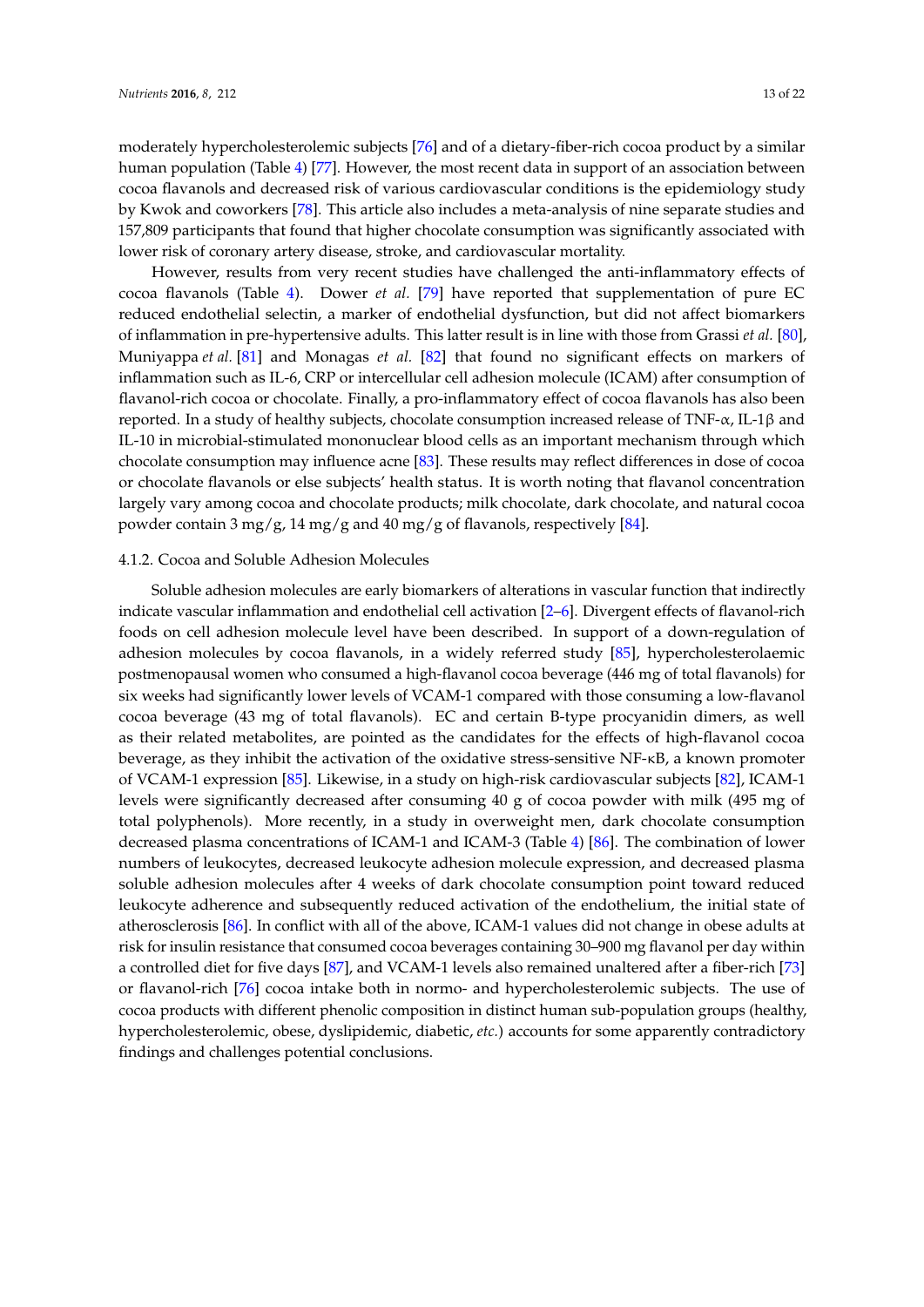<span id="page-13-0"></span>

| <b>Subjects</b>                                                                                                                                                       | <b>Experimental Design</b>                                     | Intervention                                                             | Duration | Main Outcomes <sup>a</sup>                                             | Reference |  |  |  |
|-----------------------------------------------------------------------------------------------------------------------------------------------------------------------|----------------------------------------------------------------|--------------------------------------------------------------------------|----------|------------------------------------------------------------------------|-----------|--|--|--|
| Healthy adults                                                                                                                                                        | Randomized, three-phase<br>crossover                           | High-EC apple pure (25-100 mg)                                           | 4 weeks  | ↑ NO metabolite<br>concentration $\downarrow$ P-selectin<br>expression | $[72]$    |  |  |  |
| Moderately hypercholesterolaemic                                                                                                                                      | Randomised, controlled,<br>cross-over, free-living             | Fiber-rich cocoa soluble (416 mg<br>flavanols/day)                       | 4 weeks  | $LT-1\beta$ , IL-10, = VCAM1                                           | $[73]$    |  |  |  |
| Moderately hypercholesterolaemic                                                                                                                                      | Randomised, controlled,<br>cross-over, free-living             | Flavanol-rich cocoa powder (45 mg<br>flavanols/Kg.b.w.)                  | 4 weeks  | $\downarrow$ IL-10, = VCAM1                                            | $[76]$    |  |  |  |
| Moderately hypercholesterolaemic                                                                                                                                      | Randomised, controlled,<br>cross-over, free-living             | Fiber-rich cocoa soluble (44 mg<br>flavanols and 10 g dietary fiber/day) | 4 weeks  | $\downarrow$ IL-1 $\upbeta$                                            | $[77]$    |  |  |  |
| Healthy (pre)hypertensive                                                                                                                                             | Randomized, doubleblind,<br>placebo-controlled crossover trial | EC(100 mg/day)                                                           | 4 weeks  | $\perp$ sE-selectin, = IL-1 $\beta$                                    | $[79]$    |  |  |  |
| Overweight men                                                                                                                                                        | Randomized doubleblind<br>Crossover                            | High-flavanol chocolate (70 g/day)                                       | 4 weeks  | L <sub>S</sub> ICAM1 and sICAM3                                        | [86]      |  |  |  |
| <sup>a</sup> The arrow indicates an increase (1) or decrease (1). IL: interleukin; VCAM: vascular cell adhesion molecule; ICAM: intercellular cell adhesion molecule. |                                                                |                                                                          |          |                                                                        |           |  |  |  |

**Table 4.** Summary of most recent effects of cocoa and cocoa flavanols on anti-inflammatory markers in human cohorts.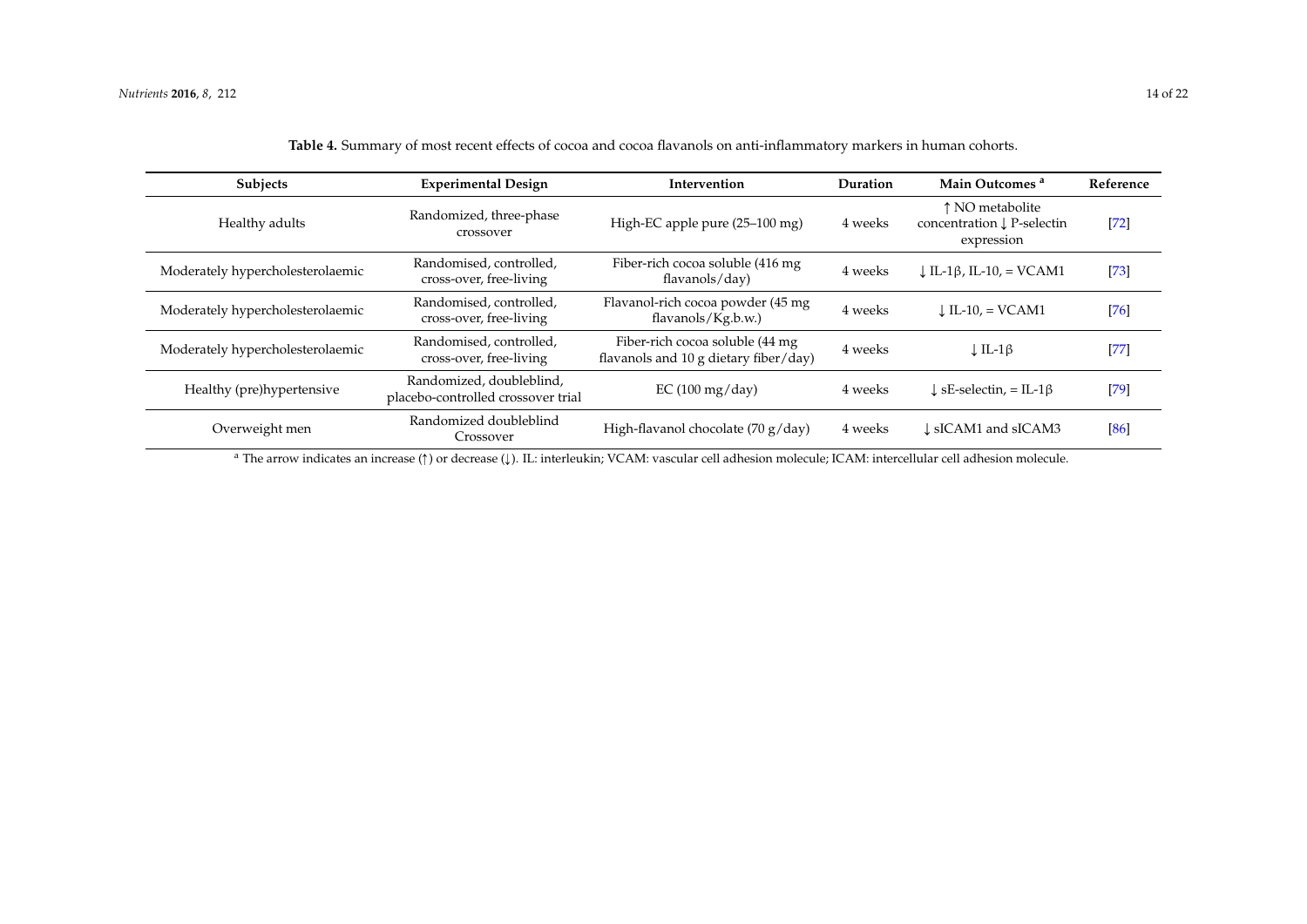## 4.1.3. Cocoa Fiber and Theobromine

Although there is increasing evidence supporting an anti-inflammatory effect of cocoa polyphenols by way of decreasing serum CRP levels as well as different cytokines (IL-2, IL-5, TNF- $\alpha$ , TGF-β) and adhesion molecules, the absence of any measurable impact has also been reported [\[88](#page-20-9)[,89\]](#page-20-10). As above, the use of different cocoa products with dissimilar phenolic composition in distinct population groups might be the cause for the conflicting findings. Moreover, flavonoids are not the only cocoa components with potential bioactivity; dietary fiber and methylxanthines, particularly theobromine, are interesting cocoa constituents that are receiving more attention lately. In line with this, epidemiologic observations show that cereal fiber, and mainly insoluble dietary fiber, offers protection from cardiovascular disease through modulation of anti-inflammatory biomarkers [\[90\]](#page-20-11). In an interventional study, Qi and coworkers [\[91\]](#page-20-12) observed that high whole grain intake was associated with lower CRP and TNF-α levels among women with type 2 diabetes. Other authors have also reported an inverse association between whole grain intake and CRP concentrations [\[92–](#page-20-13)[95\]](#page-20-14). These effects of whole grains have been attributed to the synergistic anti-inflammatory effects of dietary fiber, minerals, antioxidants, polyphenols and other phytonutrients present in whole grains.

The effect of dietary fiber on anti-inflammatory biomarkers others than CRP, has been scarcely studied. Intake of a high-fiber diet is associated with lower plasma levels of pro-inflammatory cytokines, IL-6 and TNF-R2 [\[96\]](#page-20-15), and administration of a dietary fiber-rich cocoa product evoked a decrease of serum IL-1β, and IL-10 levels [\[73](#page-19-16)[,77\]](#page-19-20). Actually, the studies of Sarriá and colleagues are the only ones that have investigated the effect of cocoa fiber in inflammatory biomarkers in humans. Two other major outcomes from these unique studies should be highlighted since they could also affect endothelial function preventing inflammation, atherogenesis and cardiovascular disease; the regular consumption of dietary fiber-rich cocoa products provoked an increase of serum HDL-cholesterol and a decrease of fasting serum glucose.

The increase found in HDL-cholesterol in the previously mentioned study is in line with other results in similar populations after an intake of flavanol-rich cocoa [\[76\]](#page-19-19), of cocoa powder with milk [\[97\]](#page-20-16) and also in agreement with the results described by Jenkins and colleagues [\[98\]](#page-21-0) who reported a significant increase in HDL-cholesterol after consumption of a cocoa bran (25 g dietary fiber/day) for two weeks by healthy subjects. However, in a previous open intervention trial among free-living, moderately hypercholesterolemic volunteers who consumed two servings of a fibre-rich cocoa product daily, to provide a total dietary fiber of 12 g/day, HDL-cholesterol was not significantly increased after eight weeks as compared with baseline values [\[99\]](#page-21-1). Interestintly, Neufingerl and coworkers [\[100\]](#page-21-2) have reported that theobromine independently increased HDL-cholesterol in a two-centre, double-blind, randomized, placebo-controlled, design in healthy subjects, suggesting the cocoa methylxanthine was responsible for increased HDL-cholesterol in cocoa interventions. However, in the study by Sarriá *et al.* [\[77\]](#page-19-20), a higher intake of methylxanthines in one of the tested products did not result in a significant increase of HDL-cholesterol as compared to the other cocoa product, suggesting methylxanthines are not fully responsible for the HDL-cholesterol enhancing effect.

On the other hand, the decrease of fasting serum glucose after intake of a dietary fiber-rich cocoa product [\[77\]](#page-19-20) is in agreement with the significant decrease in fasting plasma glucose observed in a previous study with a different dietary fiber-rich cocoa product [\[99\]](#page-21-1). Overall, polyphenol rich cocoa products have been shown to reduce fasting and postprandial blood glucose as well as insulin resistance [\[80](#page-20-0)[,101](#page-21-3)[,102\]](#page-21-4), but contradictory results have also been published. This was evident in a study in obese adults at risk for insulin resistance where cocoa beverages containing 30–900 mg flavanol per day within a controlled diet for five days reduced inflammatory markers but did not affect glucose homeostasis parameters [\[87\]](#page-20-7), and a minor but significant increase in fasting plasma glucose was observed in overweight men after four weeks of dark chocolate intervention [\[86\]](#page-20-6). Methylxanthines, particularly theobromine, may also have a role in lowering plasma glucose [\[103\]](#page-21-5). However, in the study by Sarriá *et al.* [\[77\]](#page-19-20), out of two cocoa products containing a similar amount of flavanols and comparable levels of theobromine, only the product rich in dietary fiber evoked a significant decrease of fasting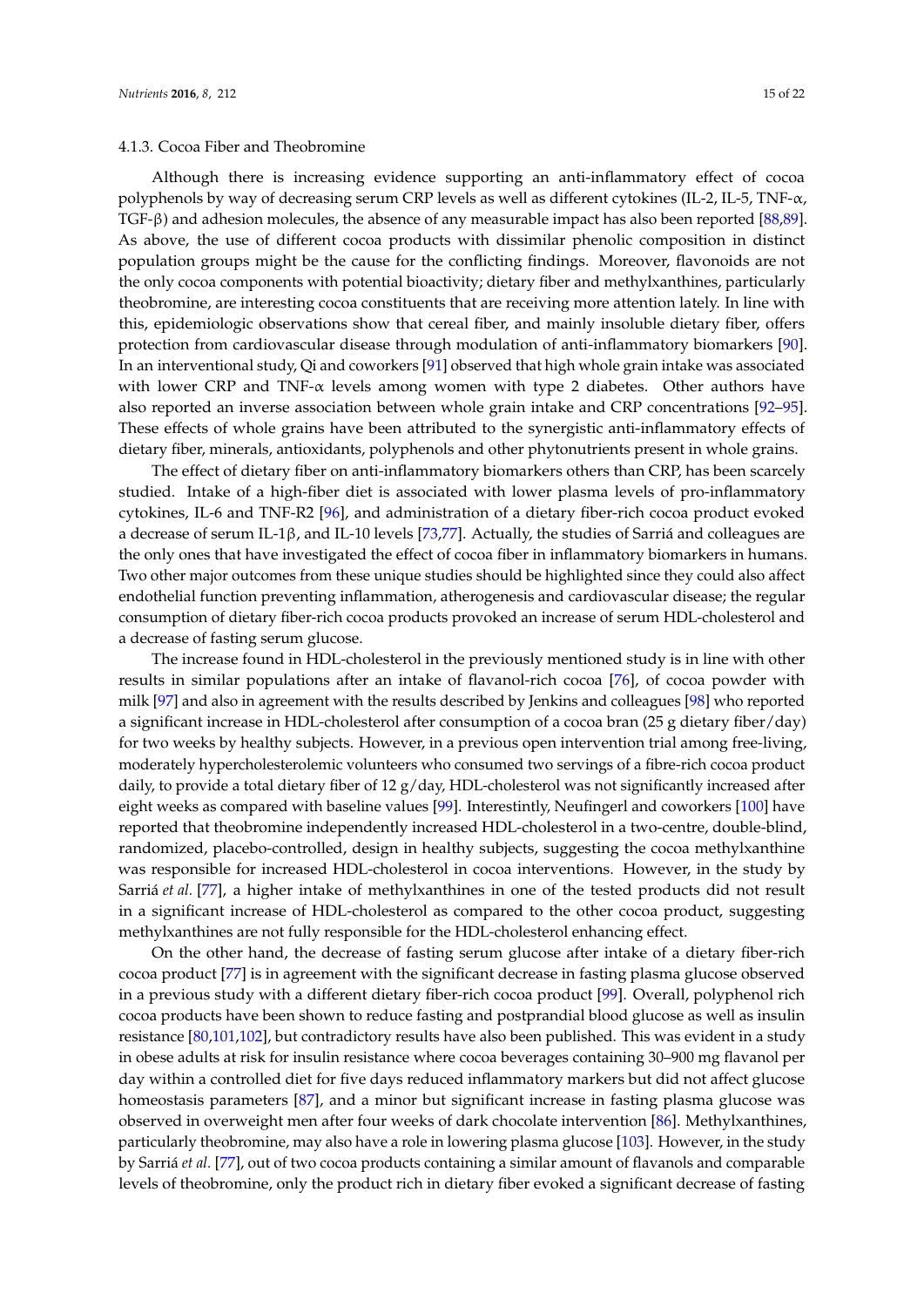glucose, pointing to dietary fiber rather than theobromine as the cocoa constituent responsible for this hypoglycemic effect.

#### 4.1.4. Cocoa in the Context of a Healthy Diet

A most interesting finding in recent human studies including cocoa interventions is that neither cocoa, nor chocolate induced any weight gain or other anthropometric changes [\[73](#page-19-16)[,76](#page-19-19)[,86\]](#page-20-6). Indeed, although cocoa products are usually high-energy foods, they have been shown to have anti-obesity effects in humans [\[104\]](#page-21-6) and rats [\[32,](#page-17-5)[56,](#page-18-19)[57,](#page-18-20)[105](#page-21-7)[–107\]](#page-21-8). In addition, chocolate and other cocoa soluble product manufacturers are actively pursuing ways of producing novel low energy products by lowering sugar and fat levels without compromising the flavor and texture of traditional chocolate. In this line, it is worth mentioning that a recent study has shown that an increased flavanol content did not have an additional beneficial effect on markers of endothelial health, but did affect taste and had a negative effect on the motivation to eat chocolate [\[86\]](#page-20-6).

Overall, despite some contradictory results, the fact is that cocoa, and especially its flavonoids, by way of their biological activities, including anti-inflammatory ones, show remarkable benefits in maintaining health and helping to prevent most significant diseases such as cardiovascular and cancer. Indeed, it is worth remembering that the European Food Safety Authority (EFSA) has aproved two claims in support of the bioactivity of cocoa flavanols: cocoa flavanols help maintain normal blood presure [\[108\]](#page-21-9) and endothelium-dependent vasodilation [\[109\]](#page-21-10), which contributes to normal blood flow. In order to obtain the claimed effect, 200 mg of cocoa flavanols should be consumed daily. This amount could be provided by 2.5 g of high-flavanol cocoa powder or 10 g of high-flavanol dark chocolate, both of which can be consumed in the context of a balanced diet. A recent review of current data has proved such a claim as the most optimal for prevention of cardiovascular disease [\[110\]](#page-21-11).

#### **5. Conclusions**

A number of studies of cell cultures and animals have unequivocally demonstrated that cocoa flavanols reduce pro-inflammatory cytokines and inhibit inflammatory mediators NF-κB, COX-2 and iNOS. Several studies in animals and humans have additionally shown that cocoa intake or flavanol administration decrease critical biomarkers of endothelial inflammation such as VCAM and ICAM, further supporting the anti-inflammatory effect of cocoa. Disparity of some results may reflect differences in dose of cocoa or chocolate flavanols, cell culture origin and conditions, the animal model utilized or subjects' health status.

Besides cocoa flavanols, in order to further deliniate the anti-inflammatory effect of a cocoa intake, the role of three compounds should be investigated: (i) host and microbiota-derived flavanol metabolites; (ii) cocoa fiber and (iii) theobromine. All three have shown promising beneficial effects on inflammation and cardiovascular health and they should be considered in future controlled clinical trials.

So far, the majority of the results from cell culture studies, animal experimentation and cocoa interventions in humans support the anti-inflammatory effect of cocoa compounds, especially flavanols, cocoa soluble products and cocoa-rich chocolates. Importantly, cocoa products are highly favored by the population and their recommended intake, especially for chocolate, can be consumed in the context of a balanced diet.

**Author Contributions:** The present review was mainly written by Luis Goya and revised and edited by the rest of authors.

**Conflicts of Interest:** The authors declare no conflict of interest.

## **References**

<span id="page-15-0"></span>1. Ricordi, C.; García-Contreras, M.; Farnetti, S. Diet and inflammation: Possible effects on immunity, chronic diseases, and life span. *J. Am. Coll. Nutr.* **2015**, *34* (Suppl. S1), 10–13. [\[CrossRef\]](http://dx.doi.org/10.1080/07315724.2015.1080101) [\[PubMed\]](http://www.ncbi.nlm.nih.gov/pubmed/26400428)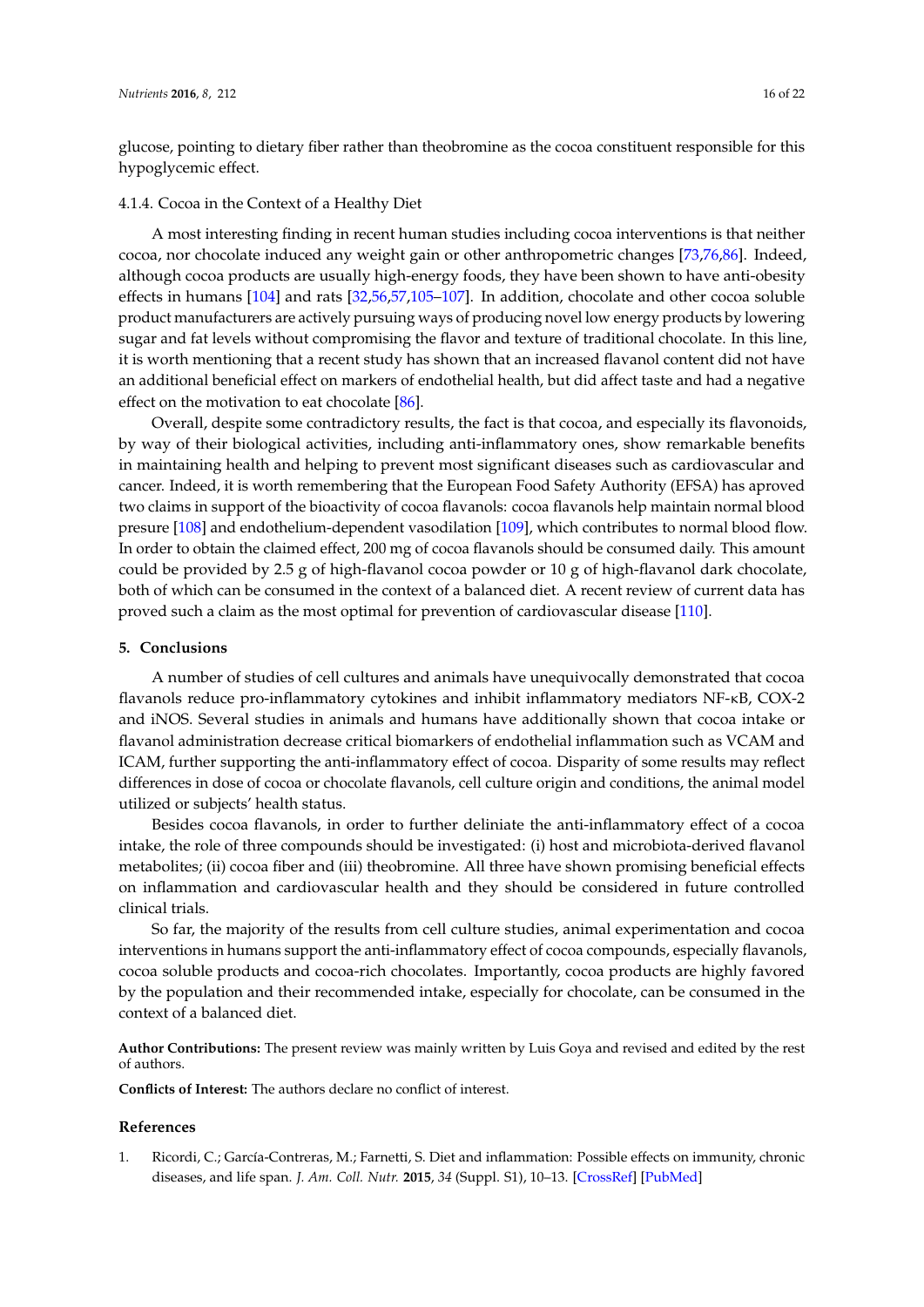- <span id="page-16-0"></span>2. Khan, N.; Khymenets, O.; Urpí-Sardá, M.; Tulipani, S.; Garcia-Aloy, M.; Monagas, M.; Mora-Cubillos, X.; Llorach, R.; Andrés-Lacueva, C. Cocoa polyphenols and inflammatory markers of cardiovascular disease. *Nutrients* **2014**, *6*, 844–880. [\[CrossRef\]](http://dx.doi.org/10.3390/nu6020844) [\[PubMed\]](http://www.ncbi.nlm.nih.gov/pubmed/24566441)
- <span id="page-16-1"></span>3. Osiecki, H. The role of chronic inflammation in cardiovascular disease and its regulation by nutrients. *Alter. Med. Rev.* **2004**, *9*, 32–53.
- <span id="page-16-2"></span>4. Packard, R.R.; Libby, P. Inflammation in atherosclerosis: From vascular biology to biomarker discovery and risk prediction. *Clin. Chem.* **2008**, *54*, 24–38. [\[CrossRef\]](http://dx.doi.org/10.1373/clinchem.2007.097360) [\[PubMed\]](http://www.ncbi.nlm.nih.gov/pubmed/18160725)
- <span id="page-16-3"></span>5. Willerson, J.T.; Ridker, P.M. Inflammation as a cardiovascular risk factor. *Circulation* **2004**, *109*, II2–II10. [\[CrossRef\]](http://dx.doi.org/10.1161/01.CIR.0000129535.04194.38) [\[PubMed\]](http://www.ncbi.nlm.nih.gov/pubmed/15173056)
- <span id="page-16-4"></span>6. Hansson, G.K. Inflammatory mechanisms in atherosclerosis. *J. Thromb. Haemost.* **2009**, *7*, 328–331. [\[CrossRef\]](http://dx.doi.org/10.1111/j.1538-7836.2009.03416.x) [\[PubMed\]](http://www.ncbi.nlm.nih.gov/pubmed/19630827)
- <span id="page-16-5"></span>7. Maeda, S.; Omata, M. Inflammation and cancer: Role of nuclear factor-kappaB activation. *Cancer Sci.* **2008**, *99*, 836–842. [\[CrossRef\]](http://dx.doi.org/10.1111/j.1349-7006.2008.00763.x) [\[PubMed\]](http://www.ncbi.nlm.nih.gov/pubmed/18294278)
- <span id="page-16-6"></span>8. Kashfi, K. Anti-inflammatory agents as cancer therapeutics. *Adv. Pharmacol.* **2009**, *57*, 31–89. [\[PubMed\]](http://www.ncbi.nlm.nih.gov/pubmed/20230759)
- <span id="page-16-7"></span>9. Grivennikov, S.I.; Greten, F.R.; Karin, M. Immunity, inflammation, and cancer. *Cell.* **2010**, *140*, 883–899. [\[CrossRef\]](http://dx.doi.org/10.1016/j.cell.2010.01.025) [\[PubMed\]](http://www.ncbi.nlm.nih.gov/pubmed/20303878)
- <span id="page-16-23"></span><span id="page-16-8"></span>10. Grivennikov, S.I.; Karin, M. Inflammatory cytokines in cancer: Tumour necrosis factor and interleukin 6 take the stage. *Ann. Rheum. Dis.* **2011**, *70* (Suppl. S1), 104–108. [\[CrossRef\]](http://dx.doi.org/10.1136/ard.2010.140145) [\[PubMed\]](http://www.ncbi.nlm.nih.gov/pubmed/21339211)
- <span id="page-16-9"></span>11. Gosslau, A.; Li, S.; Ho, C.-T.; Chen, K.Y.; Rawson, N.E. The importance of natural product characterization in studies of their anti-inflammatory activity. *Mol. Nutr. Food Res.* **2011**, *55*, 74–82. [\[CrossRef\]](http://dx.doi.org/10.1002/mnfr.201000455) [\[PubMed\]](http://www.ncbi.nlm.nih.gov/pubmed/21207514)
- <span id="page-16-10"></span>12. Cooper, K.A.; Donovan, J.L.; Waterhouse, A.L.; Williamson, G. Cocoa and health: A decade of research. *Br. J. Nutr.* **2008**, *99*, 1–11. [\[CrossRef\]](http://dx.doi.org/10.1017/S0007114507795296) [\[PubMed\]](http://www.ncbi.nlm.nih.gov/pubmed/17666148)
- <span id="page-16-11"></span>13. Pan, M.-H.; Lai, C.-S.; Wu, J.-C.; Ho, C.T. Molecular mechanisms for chemoprevention of colorectal cancer by natural dietary compounds. *Mol. Nutr. Food Res.* **2011**, *55*, 32–45.
- <span id="page-16-12"></span>14. Lee, K.W.; Kim, Y.J.; Lee, H.J.; Lee, C.Y. Cocoa has more phenolic phytochemicals and a higher antioxidant capacity than teas and red wine. *J. Agric. Food Chem.* **2003**, *51*, 7292–7295. [\[CrossRef\]](http://dx.doi.org/10.1021/jf0344385) [\[PubMed\]](http://www.ncbi.nlm.nih.gov/pubmed/14640573)
- 15. Rusconi, M.; Conti, A. Theobroma cacao L., the food of the gods: A scientific approach beyond myths and claims. *Pharmacol. Res.* **2010**, *61*, 5–13. [\[CrossRef\]](http://dx.doi.org/10.1016/j.phrs.2009.08.008) [\[PubMed\]](http://www.ncbi.nlm.nih.gov/pubmed/19735732)
- <span id="page-16-13"></span>16. Vinson, J.A.; Proch, J.; Zubik, L. Phenol antioxidant quantity and quality in foods: Cocoa, dark chocolate, and milk chocolate. *J. Agric. Food Chem.* **2009**, *47*, 4821–4824. [\[CrossRef\]](http://dx.doi.org/10.1021/jf990312p)
- <span id="page-16-14"></span>17. Halvorsen, B.L.; Carlsen, M.H.; Phillips, K.M.; Bohn, S.K.; Holte, K.; Jacobs, D.R.J.; Blomhoff, R. Content of redox-active compounds (*i.e.*, antioxidants) in foods consumed in the United States. *Am. J. Clin. Nutr.* **2006**, *84*, 95–135. [\[PubMed\]](http://www.ncbi.nlm.nih.gov/pubmed/16825686)
- <span id="page-16-15"></span>18. Sánchez-Rabaneda, F.; Jáuregui, O.; Casals, I.; Andrés-Lacueva, C.; Izquierdo-Pulido, M.; Lamuela-Raventós, R.M. Liquid chromatographic/electrospray ionization tandem mass spectrometric study of the phenolic composition of cocoa (Theobroma cacao). *J. Mass Spectrom.* **2003**, *38*, 35–42. [\[CrossRef\]](http://dx.doi.org/10.1002/jms.395) [\[PubMed\]](http://www.ncbi.nlm.nih.gov/pubmed/12526004)
- <span id="page-16-16"></span>19. Ramiro-Puig, E.; Castell, M. Cocoa: Antioxidant and immunomodulator. *Br. J. Nutr.* **2009**, *101*, 931–940. [\[CrossRef\]](http://dx.doi.org/10.1017/S0007114508169896) [\[PubMed\]](http://www.ncbi.nlm.nih.gov/pubmed/19126261)
- <span id="page-16-17"></span>20. Arts, C.; Holmann, P.; Bueno de Mesquita, H.; Feskens, E.; Kromhout, D. Dietary catechins and epithelial cancer incidence: The Zutphen elderly study. *Int. J. Cancer* **2001**, *92*, 298–302. [\[CrossRef\]](http://dx.doi.org/10.1002/1097-0215(200102)9999:9999<::AID-IJC1187>3.0.CO;2-8)
- <span id="page-16-18"></span>21. Tabernero, M.; Serrano, J.; Saura-Calixto, F. The antioxidant capacity of cocoa products: Contribution to the Spanish diet. *Int. J. Food Sci. Tech.* **2006**, *41*, 28–32. [\[CrossRef\]](http://dx.doi.org/10.1111/j.1365-2621.2006.01239.x)
- <span id="page-16-19"></span>22. Gu, L.; Kelm, M.A.; Hammerstone, J.F.; Beecher, G.; Holden, J.; Haytowitz, D.; Gebhardt, S.; Prior, R.L. Concentrations of proanthocyanidins in common foods and estimations of normal consumption. *J. Nutr.* **2004**, *134*, 613–617. [\[PubMed\]](http://www.ncbi.nlm.nih.gov/pubmed/14988456)
- <span id="page-16-20"></span>23. Manach, C.; Williamson, G.; Morand, C.; Scalbert, A.; Rémésy, C. Bioavailability and bioefficacy of polyphenols in humans. I. Review of 97 bioavailability studies. *Am. J. Clin. Nutr.* **2005**, *81*, 230S–242S. [\[PubMed\]](http://www.ncbi.nlm.nih.gov/pubmed/15640486)
- <span id="page-16-21"></span>24. Lamuela-Raventós, R.M.; Romero-Pérez, A.I.; Andrés-Lacueva, C.; Tornero, A. Health effects of cocoa flavonoids. *Food Sci. Tech. Int.* **2005**, *11*, 159–176. [\[CrossRef\]](http://dx.doi.org/10.1177/1082013205054498)
- <span id="page-16-22"></span>25. Urpí-Sardá, M.; Monagas, M.; Khan, N.; Lamuela-Raventós, R.M.; Santos-Buelga, C.; Sacanella, E.; Castell, M.; Permanyer, J.; Andrés-Lacueva, C. Epicatechin, procyanidins, and phenolic microbial metabolites after cocoa intake in humans and rats. *Anal. Bioanal. Chem.* **2009**, *394*, 1545–1556. [\[CrossRef\]](http://dx.doi.org/10.1007/s00216-009-2676-1) [\[PubMed\]](http://www.ncbi.nlm.nih.gov/pubmed/19333587)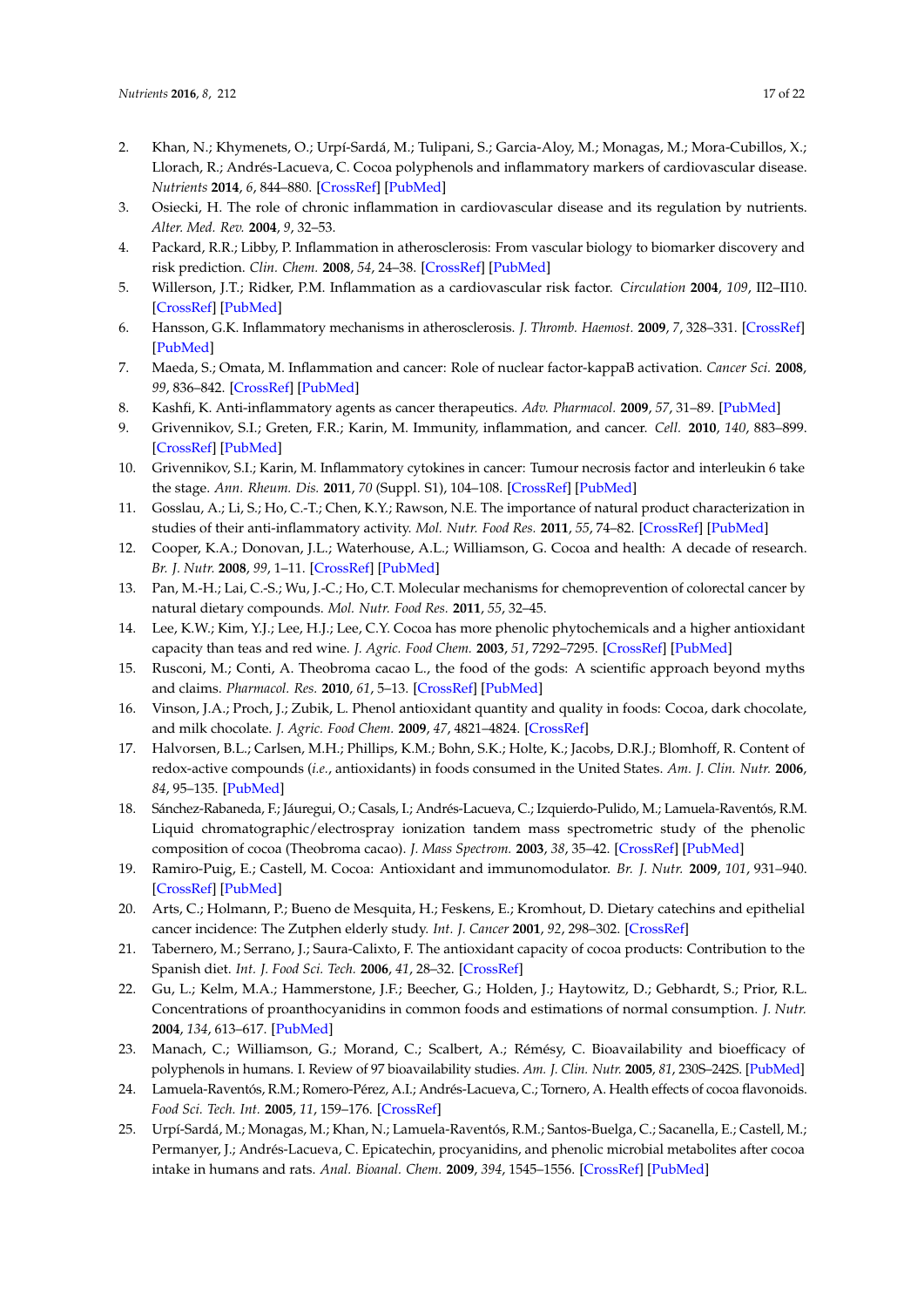- <span id="page-17-0"></span>26. Baba, S.; Osakabe, N.; Yasuda, A.; Natsume, M.; Takizawa, T.; Nakamura, T.; Terao, J. Bioavailability of (2)-epicatechin upon intake of chocolate and cocoa in human volunteers. *Free Radic. Res.* **2000**, *33*, 635–641. [\[CrossRef\]](http://dx.doi.org/10.1080/10715760000301151) [\[PubMed\]](http://www.ncbi.nlm.nih.gov/pubmed/11200094)
- <span id="page-17-20"></span>27. Holt, R.R.; Lazarus, S.A.; Sullards, M.C.; Zhu, Q.Y.; Schramm, D.D.; Hammerstone, J.F.; Fraga, C.G.; Schmitz, H.H.; Keen, C.L. Procyanidin dimer B2 [epicatechin-(4b-8)-epicatechin] in human plasma after the consumption of a flavanol-rich cocoa. *Am. J. Clin. Nutr.* **2002**, *76*, 798–804. [\[PubMed\]](http://www.ncbi.nlm.nih.gov/pubmed/12324293)
- <span id="page-17-1"></span>28. Roura, E.; Andrés-Lacueva, C.; Jauregui, O.; Badía, E.; Estruch, R.; Izquierdo-Pulido, M.; Lamuela-Raventós, R.M. Rapid liquid chromatography tandem mass spectrometry assay to quantify plasma (2)-epicatechin metabolites after ingestion of a standard portion of cocoa beverage in humans. *J. Agric. Food Chem.* **2005**, *53*, 6190–6194. [\[CrossRef\]](http://dx.doi.org/10.1021/jf050377u) [\[PubMed\]](http://www.ncbi.nlm.nih.gov/pubmed/16076092)
- <span id="page-17-17"></span><span id="page-17-2"></span>29. Tsang, C.; Auger, C.; Mullen, W.; Bornet, A.; Rouanet, J.M.; Crozier, A.; Teissedre, P.L. The absorption, metabolism and excretion of flavan-3-ols and procyanidins following the ingestion of a grape seed extract by rats. *Br. J. Nutr.* **2005**, *94*, 170–181. [\[CrossRef\]](http://dx.doi.org/10.1079/BJN20051480) [\[PubMed\]](http://www.ncbi.nlm.nih.gov/pubmed/16115350)
- <span id="page-17-3"></span>30. Urpí-Sardá, M.; Ramiro-Puig, E.; Khan, N.; Ramos-Romero, S.; Llorach, R.; Castell, M.; González-Manzano, S.; Santos-Buelga, C.; Andrés-Lacueva, C. Distribution of epicatechin metabolites in lymphoid tissues and testes of young rats with a cocoa-enriched diet. *Br. J. Nutr.* **2010**, *103*, 1393–1397. [\[CrossRef\]](http://dx.doi.org/10.1017/S0007114509993473) [\[PubMed\]](http://www.ncbi.nlm.nih.gov/pubmed/20100378)
- <span id="page-17-4"></span>31. Serra, A.; Macia, A.; Romero, M.P.; Valls, J.; Bladé, C.; Arola, L.; Motilva, M.J. Bioavailability of procyanidin dimers and trimers and matrix food effects in *in vitro* and *in vivo* models. *Br. J. Nutr.* **2010**, *103*, 944–952. [\[CrossRef\]](http://dx.doi.org/10.1017/S0007114509992741) [\[PubMed\]](http://www.ncbi.nlm.nih.gov/pubmed/20003617)
- <span id="page-17-5"></span>32. Rodríguez-Ramiro, I.; Ramos, S.; López-Oliva, E.; Agís-Torres, A.; Gómez-Juaristi, M.; Mateos, R.; Bravo, L.; Goya, L.; Martín, M.A. Cocoa-rich diet prevents azoxymethane-induced colonic preneoplastic lesions in rats by restraining oxidative stress and cell proliferation and inducing apoptosis. *Mol. Nutr. Food Res.* **2011**, *55*, 1895–1899. [\[CrossRef\]](http://dx.doi.org/10.1002/mnfr.201100363) [\[PubMed\]](http://www.ncbi.nlm.nih.gov/pubmed/21953728)
- <span id="page-17-18"></span><span id="page-17-6"></span>33. Monagas, M.; Urpí-Sardá, M.; Sánchez-Patán, F.; Llorach, R.; Garrido, I.; Gómez-Cordovés, C.; Andrés-Lacueva, C.; Bartolomé, B. Insights into the metabolism and microbial biotransformation of dietary flavan-3-ols and the bioactivity of their metabolites. *Food Funct.* **2010**, *1*, 233–253. [\[CrossRef\]](http://dx.doi.org/10.1039/c0fo00132e) [\[PubMed\]](http://www.ncbi.nlm.nih.gov/pubmed/21776473)
- <span id="page-17-19"></span><span id="page-17-7"></span>34. Fernández-Millán, E.; Ramos, S.; Álvarez, C.; Bravo, L.; Goya, L.; Martín, M.A. Microbial phenolic metabolites improve glucose-stimulated insulin secretion and protect pancreatic beta cells against oxidative stress via ERKs and PKC pathways. *Food Chem. Toxicol.* **2014**, *66*, 245–253. [\[CrossRef\]](http://dx.doi.org/10.1016/j.fct.2014.01.044) [\[PubMed\]](http://www.ncbi.nlm.nih.gov/pubmed/24491264)
- <span id="page-17-8"></span>35. Selmi, C.; Cocchi, C.A.; Lanfredini, M.; Keen, C.L.; Gershwin, M.E. Chocolate at heart: The anti-inflammatory impact of cocoa flavanols. *Mol. Nutr. Food Res.* **2008**, *52*, 1340–1348. [\[CrossRef\]](http://dx.doi.org/10.1002/mnfr.200700435) [\[PubMed\]](http://www.ncbi.nlm.nih.gov/pubmed/18991246)
- <span id="page-17-9"></span>36. Martín, M.A.; Goya, L.; Ramos, R. Potential for preventive effects of cocoa and cocoa polyphenols in cancer. *Food Chem. Toxicol.* **2013**, *56*, 336–351. [\[CrossRef\]](http://dx.doi.org/10.1016/j.fct.2013.02.020) [\[PubMed\]](http://www.ncbi.nlm.nih.gov/pubmed/23439478)
- <span id="page-17-10"></span>37. Martín, M.A.; Goya, L.; Ramos, S. Preventive effects of cocoa and cocoa antioxidants in colon cancer. *Diseases* **2016**, *4*. [\[CrossRef\]](http://dx.doi.org/10.3390/diseases4010006)
- <span id="page-17-11"></span>38. Uhlenhut, K.; Högger, P. Facilitated cellular uptake and suppression of inducible nitric oxide synthase by a metabolite of maritime pine bark extract (Pycnogenol). *Free Radic. Biol. Med.* **2012**, *53*, 305–313. [\[CrossRef\]](http://dx.doi.org/10.1016/j.freeradbiomed.2012.04.013) [\[PubMed\]](http://www.ncbi.nlm.nih.gov/pubmed/22569413)
- <span id="page-17-12"></span>39. Ramos, S. Cancer chemoprevention and chemotherapy: Dietary polyphenols and signaling pathways. *Mol. Nutr. Food Res.* **2008**, *52*, 507–526. [\[CrossRef\]](http://dx.doi.org/10.1002/mnfr.200700326) [\[PubMed\]](http://www.ncbi.nlm.nih.gov/pubmed/18435439)
- <span id="page-17-13"></span>40. Sies, H.; Schewe, T.; Heiss, C.; Kelm, M. Cocoa polyphenols and inflammatory mediators. *Am. J. Clin. Nutr.* **2005**, *81*, 3045–3125.
- <span id="page-17-14"></span>41. Erlejman, A.G.; Jaggers, G.; Fraga, C.G.; Oteiza, P.I. TNF-α-induced NF-κB activation and cell oxidant production are modulated by hexameric procyanidins in Caco-2 cells. *Arch. Biochem. Biophys.* **2008**, *476*, 186–195. [\[CrossRef\]](http://dx.doi.org/10.1016/j.abb.2008.01.024) [\[PubMed\]](http://www.ncbi.nlm.nih.gov/pubmed/18275839)
- <span id="page-17-15"></span>42. Bitzer, Z.T.; Glisan, S.L.; Dorenkott, M.R.; Goodrich, K.M.; Ye, L.; O'Keefe, S.F.; Lambert, J.D.; Neilson, A.P. Cocoa procyanidins with different degrees of polymerization possess distinct activities in models of colonic inflammation. *J. Nutr. Biochem.* **2015**, *26*, 827–831. [\[CrossRef\]](http://dx.doi.org/10.1016/j.jnutbio.2015.02.007) [\[PubMed\]](http://www.ncbi.nlm.nih.gov/pubmed/25869594)
- <span id="page-17-16"></span>43. Romier-Crouzet, B.; Van De Walle, J.; During, A.; Joly, A.; Rousseau, C.; Henry, O.; Larondelle, Y.; Schneider, Y.J. Inhibition of inflammatory mediators by polyphenolic plant extracts in human intestinal Caco-2 cells. *Food Chem. Toxicol.* **2009**, *47*, 1221–1230. [\[CrossRef\]](http://dx.doi.org/10.1016/j.fct.2009.02.015) [\[PubMed\]](http://www.ncbi.nlm.nih.gov/pubmed/19233242)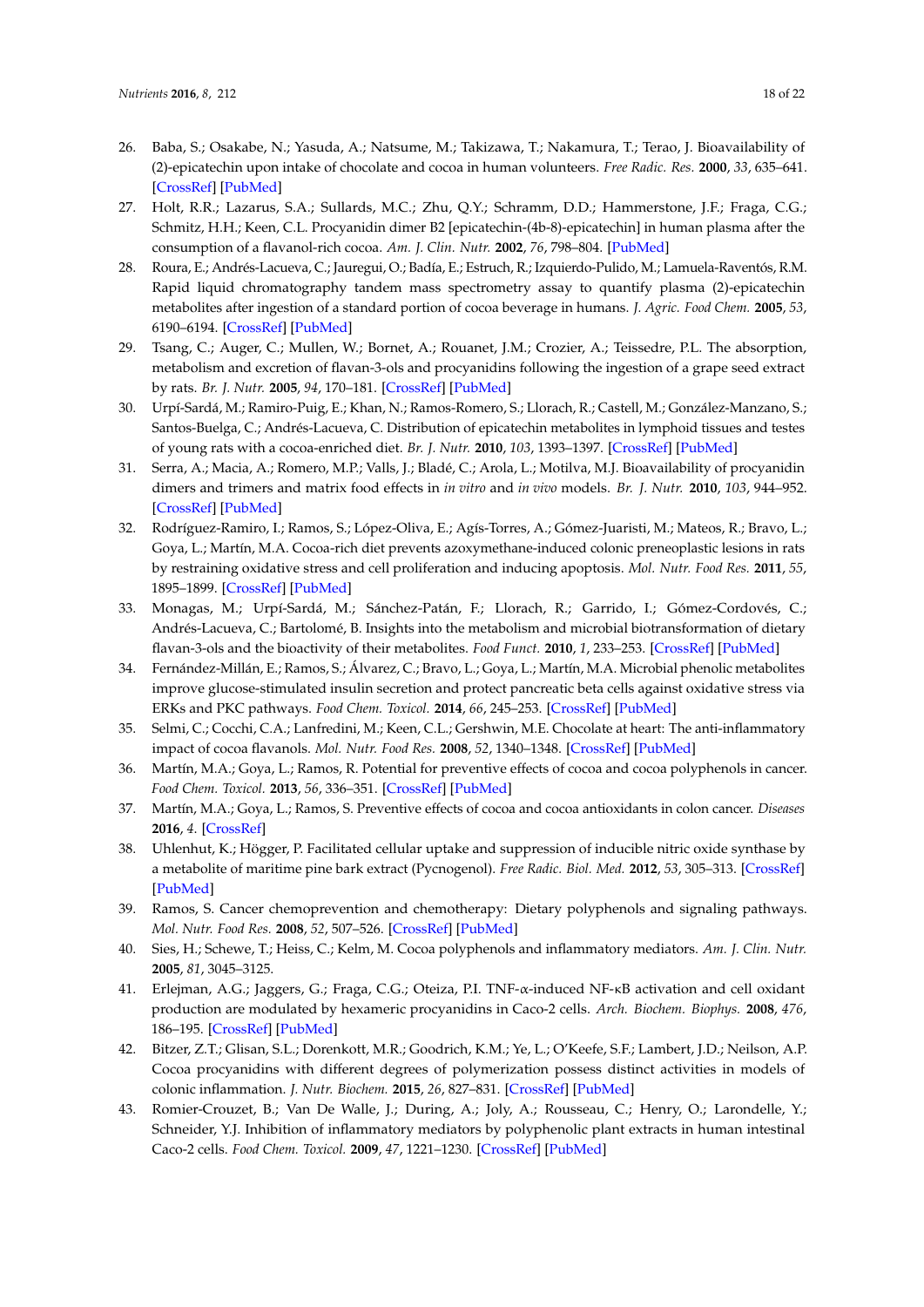- <span id="page-18-11"></span><span id="page-18-10"></span><span id="page-18-9"></span><span id="page-18-8"></span><span id="page-18-7"></span><span id="page-18-6"></span><span id="page-18-5"></span><span id="page-18-0"></span>44. Rodríguez-Ramiro, I.; Ramos, S.; López-Oliva, E.; Agís-Torres, A.; Bravo, L.; Goya, L.; Martín, M.A. Cocoa polyphenols prevent inflammation in the colon of 2 azoxymethane-treated rats and in TNF-α-stimulated Caco-2 cells. *Br. J. Nutr.* **2013**, *110*, 206–215. [\[CrossRef\]](http://dx.doi.org/10.1017/S0007114512004862) [\[PubMed\]](http://www.ncbi.nlm.nih.gov/pubmed/23186731)
- <span id="page-18-1"></span>45. Kim, J.E.; Son, J.E.; Jung, S.K.; Kang, N.J.; Lee, C.Y.; Lee, K.W.; Lee, H.J. Cocoa polyphenols suppress TNF-α-induced vascular endothelial growth factor expression by inhibiting phosphoinositide 3-kinase (PI3K) and mitogen activated protein kinase kinase-1 (MEK1) activities in mouse epidermal cells. *Br. J. Nutr.* **2010**, *104*, 957–964. [\[CrossRef\]](http://dx.doi.org/10.1017/S0007114510001704) [\[PubMed\]](http://www.ncbi.nlm.nih.gov/pubmed/20550744)
- <span id="page-18-2"></span>46. Guruvayoorappan, C.; Kuttan, G. (+)-Catechin inhibits tumour angiogenesis and regulates the production of nitric oxide and TNF-α in LPS-stimulated macrophages. *Innate Immun.* **2008**, *14*, 160–174. [\[CrossRef\]](http://dx.doi.org/10.1177/1753425908093295) [\[PubMed\]](http://www.ncbi.nlm.nih.gov/pubmed/18562575)
- <span id="page-18-28"></span><span id="page-18-3"></span>47. Schroeder, P.; Klotz, L.O.; Buchczyk, D.P.; Sadik, C.D.; Schewe, T.; Sies, H. Epicatechin selectively prevents nitration but not oxidation reactions of peroxynitrite. *Biochem. Biophys. Res. Comm.* **2001**, *285*, 782–787. [\[CrossRef\]](http://dx.doi.org/10.1006/bbrc.2001.5210) [\[PubMed\]](http://www.ncbi.nlm.nih.gov/pubmed/11453660)
- <span id="page-18-4"></span>48. Andújar, M.I.; Recio, C.; Giner, R.M.; Cienfuegos-Jovellanos, E.; Laghi, S.; Muguerza, B.; Ríos, J.L. Inhibition of ulcerative colitis in mice after oral administration of a polyphenol-enriched cocoa extract is mediated by the inhibition of STAT1 and STAT3 phosphorylation in colon cells. *J. Agric. Food Chem.* **2011**, *59*, 6474–6483. [\[CrossRef\]](http://dx.doi.org/10.1021/jf2008925) [\[PubMed\]](http://www.ncbi.nlm.nih.gov/pubmed/21574661)
- <span id="page-18-25"></span><span id="page-18-14"></span>49. Nicod, N.; Chiva-Blanch, G.; Giordano, E.; Dávalos, A.; Parker, R.S.; Visioli, F. Green tea, cocoa, and red wine polyphenols moderately modulate intestinal inflammation and do not increase high-density lipoprotein (HDL) production. *J. Agric. Food Chem.* **2014**, *62*, 2228–2232. [\[CrossRef\]](http://dx.doi.org/10.1021/jf500348u) [\[PubMed\]](http://www.ncbi.nlm.nih.gov/pubmed/24559192)
- <span id="page-18-26"></span><span id="page-18-15"></span>50. Granado-Serrano, A.B.; Martín, M.A.; Haegeman, G.; Goya, L.; Bravo, L. Epicatechin induces NF-κB, activator protein-1 (AP-1) and nuclear transcription factor erythroid 2p45-related factor-2 (Nrf2) via phosphatidylinositol-3-kinase/protein kinase B (PI3K/AKT) and extracellular regulated kinase (ERK) signalling in HepG2 cells. *Br. J. Nutr.* **2010**, *103*, 168–179. [\[CrossRef\]](http://dx.doi.org/10.1017/S0007114509991747) [\[PubMed\]](http://www.ncbi.nlm.nih.gov/pubmed/20030899)
- <span id="page-18-12"></span>51. Rodríguez-Ramiro, I.; Martín, M.A.; Ramos, S.; Bravo, L.; Goya, L. Comparative effects of dietary flavanols on antioxidant defences and their response to oxidant-induced stress on Caco2 cells. *Eur. J. Nutr.* **2011**, *50*, 313–322. [\[CrossRef\]](http://dx.doi.org/10.1007/s00394-010-0139-2) [\[PubMed\]](http://www.ncbi.nlm.nih.gov/pubmed/21046126)
- <span id="page-18-27"></span><span id="page-18-13"></span>52. Ruijters, E.J.B.; Haenen, G.R.M.M.; Weseler, A.R.; Bast, A. The cocoa flavanol (-)-epicatechin protects the cortisol response. *Pharmacol. Res.* **2014**, *79*, 28–33. [\[CrossRef\]](http://dx.doi.org/10.1016/j.phrs.2013.11.004) [\[PubMed\]](http://www.ncbi.nlm.nih.gov/pubmed/24269961)
- <span id="page-18-16"></span>53. Tarka, S.M.; Morrissey, R.B.; Apgar, J.L.; Hostetler, K.A.; Shively, C.A. Chronic toxicity/carcinogenicity studies of cocoa powder in rats. *Food Chem. Toxicol.* **1991**, *29*, 7–19. [\[CrossRef\]](http://dx.doi.org/10.1016/0278-6915(91)90057-E)
- <span id="page-18-17"></span>54. Pérez-Berezo, T.; Ramírez-Santana, C.; Franch, A.; Ramos-Romero, S.; Castellote, C.; Pérez-Cano, F.J.; Castell, M. Effects of a cocoa diet on an intestinal inflammation model in rats. *Exp. Biol. Med.* **2012**, *237*, 1181–1188. [\[CrossRef\]](http://dx.doi.org/10.1258/ebm.2012.012083) [\[PubMed\]](http://www.ncbi.nlm.nih.gov/pubmed/23104506)
- <span id="page-18-18"></span>55. Ramos-Romero, S.; Pérez-Cano, F.J.; Pérez-Berezo, T.; Castellote, C.; Franch, A.; Castell, M. Effect of a cocoa flavonoid-enriched diet on experimental autoimmune arthritis. *Br. J. Nutr.* **2012**, *107*, 523–532. [\[CrossRef\]](http://dx.doi.org/10.1017/S000711451100328X) [\[PubMed\]](http://www.ncbi.nlm.nih.gov/pubmed/21771382)
- <span id="page-18-19"></span>56. Gu, Y.; Yu, S.; Lambert, J.D. Dietary cocoa ameliorates obesity-related inflammation in high fat-fed mice. *Eur. J. Nutr.* **2014**, *53*, 149–158. [\[CrossRef\]](http://dx.doi.org/10.1007/s00394-013-0510-1) [\[PubMed\]](http://www.ncbi.nlm.nih.gov/pubmed/23494741)
- <span id="page-18-20"></span>57. Gu, Y.; Yu, S.; Park, J.Y.; Harvatine, K.; Lambert, J.D. Dietary cocoa reduces metabolic endotoxemia and adipose tissue inflammation in high-fat fed mice. *J. Nutr. Biochem.* **2014**, *25*, 439–445. [\[CrossRef\]](http://dx.doi.org/10.1016/j.jnutbio.2013.12.004) [\[PubMed\]](http://www.ncbi.nlm.nih.gov/pubmed/24561154)
- <span id="page-18-21"></span>58. Fidaleo, M.; Fracassi, A.; Zuorro, A.; Lavecchia, R.; Morenoc, S.; Sartoria, C. Cocoa protective effects against abnormal fat storage and oxidative stress induced by a high-fat diet involve PPARα signalling activation. *Food Funct.* **2014**, *5*, 2931–2939. [\[CrossRef\]](http://dx.doi.org/10.1039/C4FO00616J) [\[PubMed\]](http://www.ncbi.nlm.nih.gov/pubmed/25214316)
- <span id="page-18-22"></span>59. Osakabe, N.; Hoshi, J.; Kudo, N.; Shibata, M. The flavan-3-ol fraction of cocoa powder suppressed changes associated with early-stage metabolic syndrome in high-fat diet-fed rats. *Life Sci.* **2014**, *114*, 51–56. [\[CrossRef\]](http://dx.doi.org/10.1016/j.lfs.2014.07.041) [\[PubMed\]](http://www.ncbi.nlm.nih.gov/pubmed/25132363)
- <span id="page-18-23"></span>60. Zempo, H.; Suzuki, J.I.; Watanabe, R.; Wakayama, K.; Kumagai, H.; Ikeda, Y.; Akazawa, H.; Komuro, I.; Isobe, M. Cacao polyphenols ameliorate autoimmune myocarditis in mice. *Hypertens. Res.* **2016**, *39*, 203–209. [\[CrossRef\]](http://dx.doi.org/10.1038/hr.2015.136) [\[PubMed\]](http://www.ncbi.nlm.nih.gov/pubmed/26657007)
- <span id="page-18-24"></span>61. Quiñones, M.; Margalef, M.; Arola-Arnal, A.; Muguerza, B.; Miguel, M.; Aleixandre, A. The blood pressure effect and related plasma levels of flavan-3-ols in spontaneously hypertensive rats. *Food Funct.* **2015**, *6*, 3479–3489. [\[CrossRef\]](http://dx.doi.org/10.1039/C5FO00547G) [\[PubMed\]](http://www.ncbi.nlm.nih.gov/pubmed/26294331)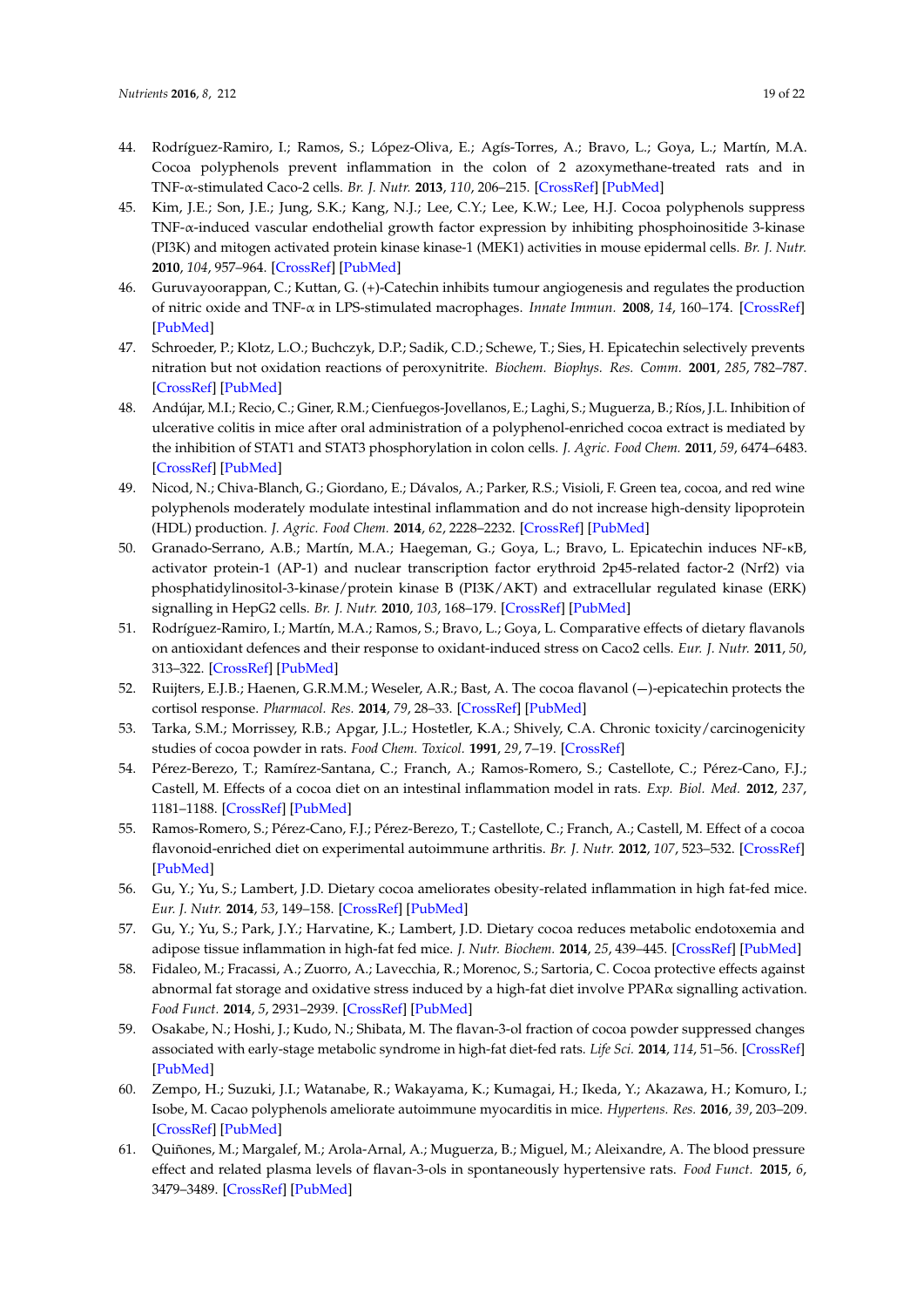- <span id="page-19-12"></span><span id="page-19-11"></span><span id="page-19-10"></span><span id="page-19-9"></span><span id="page-19-1"></span><span id="page-19-0"></span>62. Yakala, G.K.; Wielinga, P.Y.; Suárez, M.; Bunschoten, A.; Van Golde, J.M.; Arola, L.; Keijer, J.; Kleemann, R.; Kooistra, T.; Heeringa, P. Effects of chocolate supplementation on metabolic and cardiovascular parameters in ApoE3L mice fed a high-cholesterol atherogenic diet. *Mol. Nutr. Food Res.* **2013**, *57*, 2039–2048. [\[CrossRef\]](http://dx.doi.org/10.1002/mnfr.201200858) [\[PubMed\]](http://www.ncbi.nlm.nih.gov/pubmed/23946229)
- <span id="page-19-23"></span><span id="page-19-2"></span>63. Pérez-Cano, F.J.; Massot-Cladera, M.; Franch, A.; Castellote, C.; Castell, M. The effects of cocoa on the immune system. *Front. Pharmacol.* **2013**, *4*, 1–12. [\[CrossRef\]](http://dx.doi.org/10.3389/fphar.2013.00071) [\[PubMed\]](http://www.ncbi.nlm.nih.gov/pubmed/23759861)
- <span id="page-19-3"></span>64. Pandurangan, A.K.; Saadatdoust, Z.; Esa, N.M.; Hamzah, H.; Ismail, A. Dietary cocoa protects against colitis-associated cancer by activating the Nrf2/Keap1 pathway. *Biofactors* **2015**, *41*, 1–14. [\[CrossRef\]](http://dx.doi.org/10.1002/biof.1195) [\[PubMed\]](http://www.ncbi.nlm.nih.gov/pubmed/25545372)
- <span id="page-19-24"></span><span id="page-19-4"></span>65. Saadatdoust, Z.; Pandurangan, A.K.; Sadagopan, S.K.A.; Esa, N.M.; Ismail, A.; Mustafa, M.R. Dietary cocoa inhibits colitis associated cancer: A crucial involvement of the IL-6/STAT3 pathway. *J. Nutr. Biochem.* **2015**, *26*, 1547–1558. [\[CrossRef\]](http://dx.doi.org/10.1016/j.jnutbio.2015.07.024) [\[PubMed\]](http://www.ncbi.nlm.nih.gov/pubmed/26355019)
- <span id="page-19-5"></span>66. Weyant, M.J.; Carothers, A.M.; Dannenberg, A.J.; Bertagnoll, M.M. (+)-Catechin inhibits intestinal tumor formation and suppresses focal adhesion kinase activation in the Min/1 mouse. *Cancer Res.* **2001**, *61*, 118–125. [\[PubMed\]](http://www.ncbi.nlm.nih.gov/pubmed/11196148)
- <span id="page-19-6"></span>67. Mahmoud, N.N.; Kucherlapati, R.; Bilinski, R.T.; Churchill, M.R.; Chadburn, A.; Bertagnolli, M.M. Genotype-phenotype correlation in murine Apc mutation: Differences in enterocyte migration and response to sulindac. *Cancer Res.* **1999**, *59*, 353–359. [\[PubMed\]](http://www.ncbi.nlm.nih.gov/pubmed/9927046)
- <span id="page-19-7"></span>68. Pritchard, C.C.; Grady, W.M. Colorectal cancer molecular biology moves into clinical practice. *Gut* **2011**, *60*, 116–129. [\[CrossRef\]](http://dx.doi.org/10.1136/gut.2009.206250) [\[PubMed\]](http://www.ncbi.nlm.nih.gov/pubmed/20921207)
- <span id="page-19-8"></span>69. Hong, M.Y.; Nulton, E.; Shelechi, M.; Hernández, L.M.; Nemoseck, T. Effects of dark chocolate on azoxymethane-induced colonic aberrant crypt foci. *Nutr. Cancer* **2013**, *65*, 677–685. [\[CrossRef\]](http://dx.doi.org/10.1080/01635581.2013.789542) [\[PubMed\]](http://www.ncbi.nlm.nih.gov/pubmed/23859035)
- <span id="page-19-25"></span><span id="page-19-13"></span>70. Milner, J.A. Diet and cancer: Facts and controversies. *Nutr. Cancer* **2006**, *56*, 216–224. [\[CrossRef\]](http://dx.doi.org/10.1207/s15327914nc5602_13) [\[PubMed\]](http://www.ncbi.nlm.nih.gov/pubmed/17474868)
- <span id="page-19-14"></span>71. Maskarinec, G. Cancer protective properties of cocoa: A review of the epidemiologic evidence. *Nutr. Cancer* **2009**, *61*, 573–579. [\[CrossRef\]](http://dx.doi.org/10.1080/01635580902825662) [\[PubMed\]](http://www.ncbi.nlm.nih.gov/pubmed/19838930)
- <span id="page-19-15"></span>72. Gasper, A.; Hollands, W.; Casgrain, A.; Saha, S.; Teucher, B.; Dainty, J.R.; Venema, D.P.; Hollman, P.C.; Rein, M.J.; Nelson, R.; *et al.* Consumption of both low and high (-)-epicatechin apple puree attenuates platelet reactivity and increases plasma concentrations of nitric oxide metabolites: A randomized controlled trial. *Arch. Biochem. Biophys.* **2014**, *559*, 29–37. [\[CrossRef\]](http://dx.doi.org/10.1016/j.abb.2014.05.026) [\[PubMed\]](http://www.ncbi.nlm.nih.gov/pubmed/24929184)
- <span id="page-19-26"></span><span id="page-19-16"></span>73. Sarriá, B.; Martínez-López, S.; Sierra-Cinos, J.L.; García-Diz, L.; Mateos, R.; Bravo, L. Regular consumption of a cocoa product improves the cardiometabolic profile in healthy and moderately hypercholesterolaemic adults. *Br. J. Nutr.* **2014**, *111*, 122–134. [\[CrossRef\]](http://dx.doi.org/10.1017/S000711451300202X) [\[PubMed\]](http://www.ncbi.nlm.nih.gov/pubmed/23823716)
- <span id="page-19-17"></span>74. Lakoski, S.G.; Liu, Y.; Brosnihan, K.B.; Herrington, D.M. Interleukin-10 concentration and coronary heart disease (CHD) event risk in the estrogen replacement and atherosclerosis (ERA) study. *Atherosclerosis* **2008**, *197*, 443–447. [\[CrossRef\]](http://dx.doi.org/10.1016/j.atherosclerosis.2007.06.033) [\[PubMed\]](http://www.ncbi.nlm.nih.gov/pubmed/17706223)
- <span id="page-19-18"></span>75. Heiskanen, M.; Kahonen, M.; Hurme, M.; Lehtimäki, T.; Mononen, N.; Juonala, M.; Hutri-Kähönen, N.; Viikari, J.; Raitakari, O.; Hulkkonen, J. Polymorphism in the IL10 promoter region and early markers of atherosclerosis: The Cardiovascular Risk in Young Finns Study. *Atherosclerosis* **2010**, *208*, 190–196. [\[CrossRef\]](http://dx.doi.org/10.1016/j.atherosclerosis.2009.06.032) [\[PubMed\]](http://www.ncbi.nlm.nih.gov/pubmed/19700159)
- <span id="page-19-19"></span>76. Martínez-López, S.; Sarriá, B.; Sierra-Cinos, J.L.; Goya, L.; Mateos, R.; Bravo, L. Realistic intake of a flavanol-rich soluble cocoa product increases HDL-cholesterol without inducing anthropometric changes in healthy and moderately hypercholesterolemic subjects. *Food Funct.* **2014**, *5*, 364–374. [\[CrossRef\]](http://dx.doi.org/10.1039/c3fo60352k) [\[PubMed\]](http://www.ncbi.nlm.nih.gov/pubmed/24394704)
- <span id="page-19-20"></span>77. Sarriá, B.; Martínez-López, S.; Sierra-Cinos, J.L.; García-Diz, L.; Goya, L.; Mateos, R.; Bravo, L. Effects of bioactive constituents in functional cocoa products on cardiovascular health in humans. *Food Chem.* **2015**, *174*, 214–218. [\[CrossRef\]](http://dx.doi.org/10.1016/j.foodchem.2014.11.004) [\[PubMed\]](http://www.ncbi.nlm.nih.gov/pubmed/25529672)
- <span id="page-19-21"></span>78. Kwok, C.; Boekholdt, S.M.; Lentjes, M.A.; Loke, Y.K.; Luben, R.N.; Yeong, J.K.; Wareham, N.J.; Myint, P.K.; Khaw, K.T. Habitual chocolate consumption and risk of cardiovascular disease among healthy men and women. *Heart* **2015**, *101*, 1279–1287. [\[CrossRef\]](http://dx.doi.org/10.1136/heartjnl-2014-307050) [\[PubMed\]](http://www.ncbi.nlm.nih.gov/pubmed/26076934)
- <span id="page-19-22"></span>79. Dower, J.I.; Geleijnse, J.M.; Gijsbers, L.; Schalkwijk, C.; Kromhout, D.; Hollman, P.C. Supplementation of the pure flavonoids epicatechin and quercetin affects some biomarkers of endothelial dysfunction and inflammation in (pre)hypertensive adults: A randomized double-blind, placebo-controlled, crossover trial. *J. Nutr.* **2015**, *145*, 1459–1463. [\[CrossRef\]](http://dx.doi.org/10.3945/jn.115.211888) [\[PubMed\]](http://www.ncbi.nlm.nih.gov/pubmed/25972527)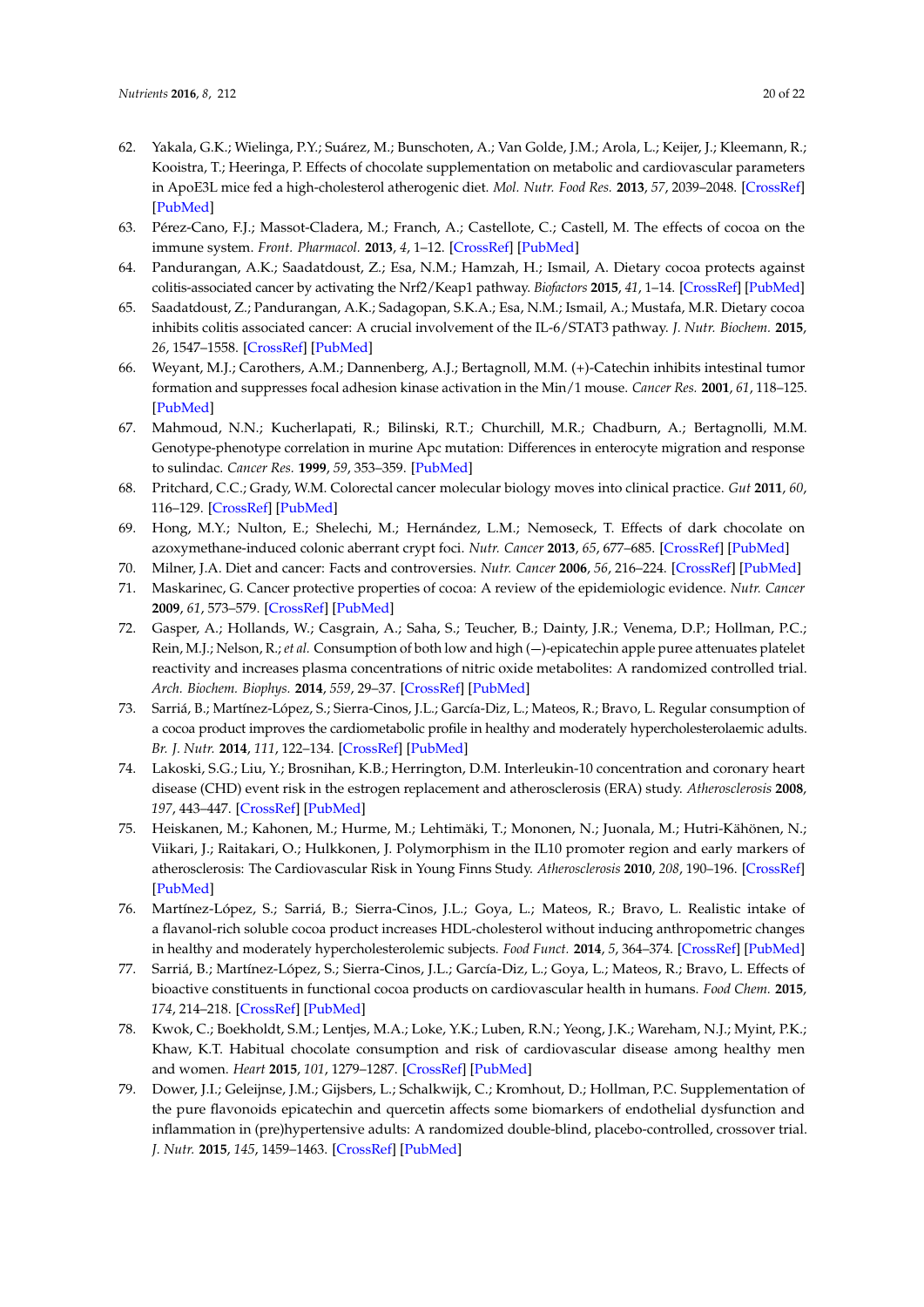- <span id="page-20-8"></span><span id="page-20-0"></span>80. Grassi, D.; Lippi, C.; Necozione, S.; Desideri, G.; Ferri, C. Short-term administration of dark chocolate is followed by a significant increase in insulin sensitivity and a decrease in blood pressure in healthy persons. *Am. J. Clin. Nutr.* **2005**, *81*, 611–614. [\[PubMed\]](http://www.ncbi.nlm.nih.gov/pubmed/15755830)
- <span id="page-20-1"></span>81. Muniyappa, R.; Hall, G.; Kolodziej, T.L.; Karne, R.J.; Crandon, S.K.; Quon, M.J. Cocoa consumption for 2 weeks enhances insulin-mediated vasodilatation without improving blood pressure or insulin resistance in essential hypertension. *Am. J. Clin. Nutr.* **2008**, *88*, 1685–1696. [\[CrossRef\]](http://dx.doi.org/10.3945/ajcn.2008.26457) [\[PubMed\]](http://www.ncbi.nlm.nih.gov/pubmed/19064532)
- <span id="page-20-2"></span>82. Monagas, M.; Khan, N.; Andrés-Lacueva, C.; Casas, R.; Urpí-Sardá, M.; Llorach, R.; Lamuela-Raventós, R.M.; Estruch, R. Effect of cocoa powder on the modulation of inflammatory biomarkers in patients at high risk of cardiovascular disease. *Am. J. Clin. Nutr.* **2009**, *90*, 1144–1150. [\[CrossRef\]](http://dx.doi.org/10.3945/ajcn.2009.27716) [\[PubMed\]](http://www.ncbi.nlm.nih.gov/pubmed/19776136)
- <span id="page-20-3"></span>83. Netea, S.A.; Janssen, S.A.; Jaeger, M.; Jansen, T.; Jacobs, L.; Miller-Tomaszewska, G.; Plantinga, T.S.; Netea, M.G.; Joosten, L.A.B. Chocolate consumption modulates cytokine production in healthy individuals. *Cytokine* **2013**, *62*, 40–43. [\[CrossRef\]](http://dx.doi.org/10.1016/j.cyto.2013.02.003) [\[PubMed\]](http://www.ncbi.nlm.nih.gov/pubmed/23465690)
- <span id="page-20-4"></span>84. Gu, L.; House, S.E.; Wu, X.; Ou, B.; Prior, R.L. Procyanidin and catechin contents and antioxidant capacity of cocoa and chocolate products. *J. Agric. Food Chem.* **2006**, *54*, 4057–4061. [\[CrossRef\]](http://dx.doi.org/10.1021/jf060360r) [\[PubMed\]](http://www.ncbi.nlm.nih.gov/pubmed/16719534)
- <span id="page-20-5"></span>85. Wang-Polagruto, J.F.; Villablanca, A.C.; Polagruto, J.A.; Lee, L.; Holt, R.R.; Schrader, H.R.; Ensunsa, J.L.; Steinberg, F.M.; Schmitz, H.H.; Keen, C.L. Chronic consumption of flavanol-rich cocoa improves endothelial function and decreases vascular cell adhesion molecule in hypercholesterolemic postmenopausal women. *J. Cardiovasc. Pharmacol.* **2006**, *47*, S177–S186. [\[CrossRef\]](http://dx.doi.org/10.1097/00005344-200606001-00013) [\[PubMed\]](http://www.ncbi.nlm.nih.gov/pubmed/16794456)
- <span id="page-20-6"></span>86. Esser, D.; Mars, M.; Oosterink, E.; Stalmach, A.; Müller, M.; Afman, L.A. Dark chocolate consumption improves leukocyte adhesion factors and vascular function in overweight men. *FASEB J.* **2014**, *28*, 1464–1473. [\[CrossRef\]](http://dx.doi.org/10.1096/fj.13-239384) [\[PubMed\]](http://www.ncbi.nlm.nih.gov/pubmed/24302679)
- <span id="page-20-7"></span>87. Stote, K.S.; Clevidence, B.A.; Novotny, J.A.; Henderson, T.; Radecki, S.V.; Baer, D.J. Effect of cocoa and green tea on biomarkers of glucose regulation, oxidative stress, inflammation and hemostasis in obese adults at risk for insulin resistance. *Eur. J. Clin. Nutr.* **2012**, *66*, 1153–1159. [\[CrossRef\]](http://dx.doi.org/10.1038/ejcn.2012.101) [\[PubMed\]](http://www.ncbi.nlm.nih.gov/pubmed/22854880)
- <span id="page-20-9"></span>88. Arranz, S.; Valderas-Martínez, P.; Chiva-Blanch, G.; Casas, R.; Urpí-Sardá, M.; Lamuela-Raventós, R.M.; Estruch, R. Cardioprotective effects of cocoa: Clinical evidence from randomized clinical intervention trials in humans. *Mol. Nutr. Food Res.* **2013**, *57*, 936–947. [\[CrossRef\]](http://dx.doi.org/10.1002/mnfr.201200595) [\[PubMed\]](http://www.ncbi.nlm.nih.gov/pubmed/23650217)
- <span id="page-20-10"></span>89. Ellam, S.; Williamson, G. Cocoa and human health. *Ann. Rev. Nutr.* **2013**, *33*, 105–128. [\[CrossRef\]](http://dx.doi.org/10.1146/annurev-nutr-071811-150642) [\[PubMed\]](http://www.ncbi.nlm.nih.gov/pubmed/23642199)
- <span id="page-20-11"></span>90. Du, H.; Boshuizen, H.C.; Forouhi, N.G.; Wareham, N.J.; Halkjær, J.; Tjønneland, A.; Overvad, K.; Jakobsen, M.U.; Boeing, H.; Buijsse, B.; *et al.* Dietary fiber and subsequent changes in body weight and waist circumference in European men and women. *Am. J. Clin. Nutr.* **2010**, *91*, 329–336. [\[CrossRef\]](http://dx.doi.org/10.3945/ajcn.2009.28191) [\[PubMed\]](http://www.ncbi.nlm.nih.gov/pubmed/20016015)
- <span id="page-20-12"></span>91. Qi, L.; Van Dam, R.M.; Liu, S.; Franz, M.; Mantzoros, C.; Hu, F.B. Whole-grain, bran, and cereal fiber intakes and markers of systemic inflammation in diabetic women. *Diabetes Care* **2006**, *29*, 207–211. [\[CrossRef\]](http://dx.doi.org/10.2337/diacare.29.02.06.dc05-1903) [\[PubMed\]](http://www.ncbi.nlm.nih.gov/pubmed/16443861)
- <span id="page-20-13"></span>92. Jensen, M.K.; Koh-Banerjee, P.; Franz, M.; Sampson, L.; Gronbaek, M.; Rimm, E.B. Whole grains, bran, and germ in relation to homocysteine and markers of glycemic control, lipids, and inflammation. *Am. J. Clin. Nutr.* **2006**, *83*, 275–283. [\[PubMed\]](http://www.ncbi.nlm.nih.gov/pubmed/16469984)
- 93. Lutsey, P.L.; Jacobs, D.R.; Kori, S.; Mayer-Davis, E.; Shea, S.; Steffen, L.M.; Szklo, M.; Tracy, R. Whole'grain intake and its cross-sectional association with obesity, insulin resistance, inflammation, diabetes and subclinical CVD: The MESA Study. *Br. J. Nutr.* **2007**, *98*, 397–405. [\[CrossRef\]](http://dx.doi.org/10.1017/S0007114507700715) [\[PubMed\]](http://www.ncbi.nlm.nih.gov/pubmed/17391554)
- 94. Katcher, H.I.; Legro, R.S.; Kunselman, A.R.; Gillies, P.J.; Demers, L.M.; Bagshaw, D.M.; Kris-Etherton, P.M. The effects of a whole grain-enriched hypocaloric diet on cardiovascular disease risk factors in men and women with metabolic syndrome. *Am. J. Clin. Nutr.* **2008**, *87*, 79–90. [\[PubMed\]](http://www.ncbi.nlm.nih.gov/pubmed/18175740)
- <span id="page-20-14"></span>95. Jonnalagadda, S.S.; Harnack, L.; Liu, R.H.; McKeown, N.; Seal, C.; Liu, S.; Fahey, G.C. Putting the whole grain puzzle together: Health benefits associated with whole grains—Summary of American Society for Nutrition 2010 Satellite Symposium. *J. Nutr.* **2011**, *141*, 1011S–1022S. [\[CrossRef\]](http://dx.doi.org/10.3945/jn.110.132944) [\[PubMed\]](http://www.ncbi.nlm.nih.gov/pubmed/21451131)
- <span id="page-20-15"></span>96. Ma, Y.; Hebert, J.R.; Li, W.; Bertone-Johnson, E.R.; Olendzki, B.; Pagoto, S.L.; Tinker, L.; Rosal, M.C.; Ockene, I.S.; Ockene, J.K.; *et al.* Association between dietary fiber and markers of systemic inflammation in the Women's Health Initiative Observational Study. *Nutrition* **2008**, *24*, 941–949. [\[CrossRef\]](http://dx.doi.org/10.1016/j.nut.2008.04.005) [\[PubMed\]](http://www.ncbi.nlm.nih.gov/pubmed/18562168)
- <span id="page-20-16"></span>97. Khan, N.; Monagas, M.; Andrés-Lacueva, C.; Casas, R.; Urpí-Sardá, M.; Lamuela-Raventós, R.M.; Estruch, R. Regular consumption of cocoa powder with milk increases HDL cholesterol and reduces oxidized LDL levels in subjects at high-risk of cardiovascular disease. *Nutr. Metab. Cardiovasc. Dis.* **2012**, *22*, 1046–1053. [\[PubMed\]](http://www.ncbi.nlm.nih.gov/pubmed/21550218)